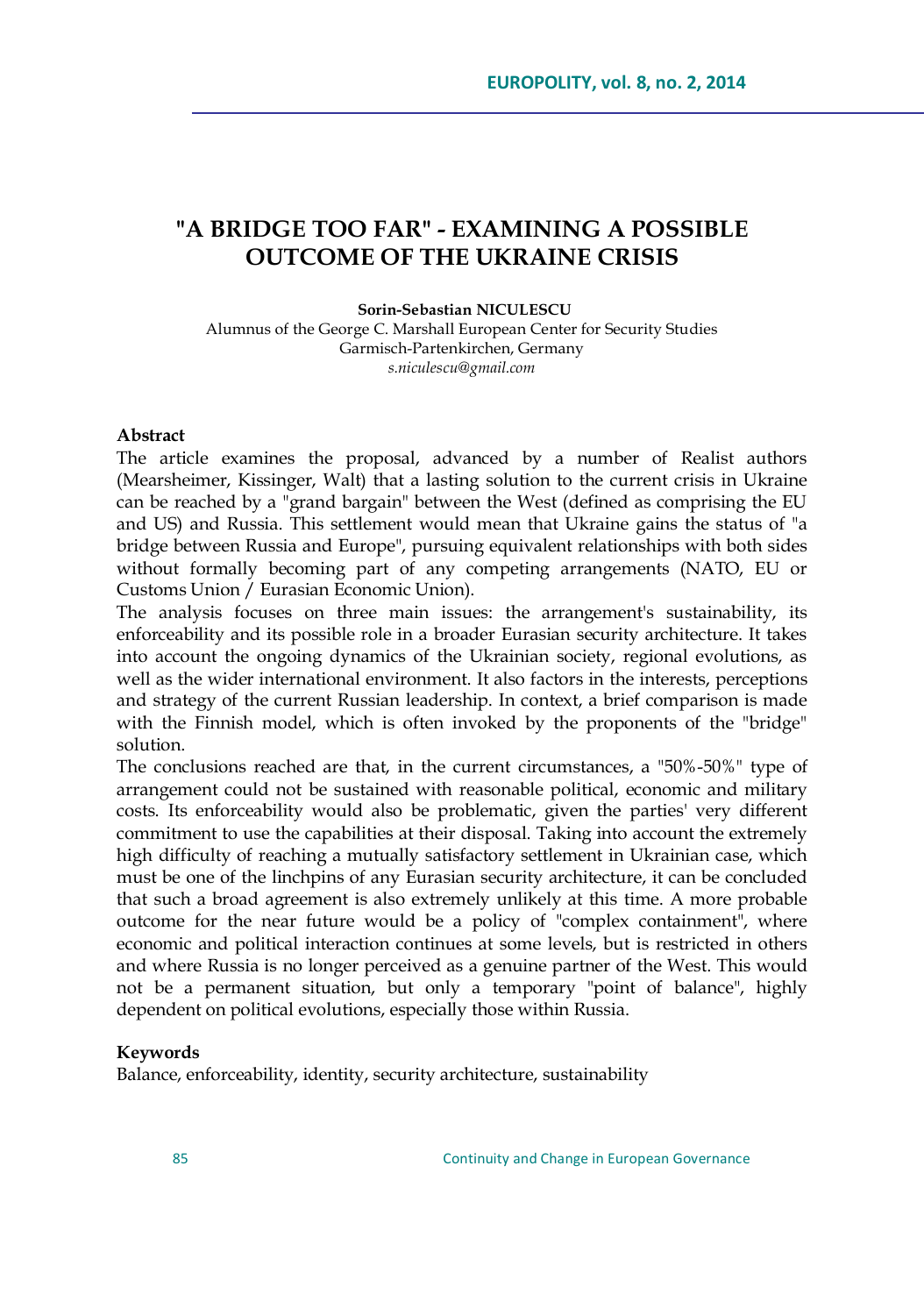## **1. INTRODUCTION**

The crisis in Ukraine is, quite probably, the key geopolitical challenge of the post-Cold War order in Europe. Its settlement will define, to a great extent, a number of key parameters of the international order: Russia's role in the continental security dynamic, as well as its profile on the world stage, the EU's position *vis-à-vis* its Eastern Neighbourhood, NATO's role, as well as the US's involvement in European security, the weight of international norms and principles and many more.

Understandably, there is no shortage of proposals for solutions to this crisis, both from the states involved and from the academic community. As many have heralded the events in Ukraine as a triumphant return of 'hard' Realism to the European continent, authors belonging to this current have been particularly active. Among these authors, one can distinguish a set of ‗heavyweights' - by virtue of their experience in the field of international relations and their academic or policy-making credentials - such as John Mearsheimer, Henry Kissinger or Stephen Walt, who have articulated their own analyses and prescriptions in this case.

#### 1.1. The Realist perspective

John Mearsheimer assigns all "the blame" for the current crisis to Western actors and their "misguided attempts" to "move Ukraine out of Russia's orbit and integrate it into the West" (Mearsheimer 2014). NATO enlargement, coupled with the EU's eastward drive, has provoked, in his opinion, an entirely justified and expected Russian reaction. The third cardinal sin committed by the West is identified as "democracy promotion", which caused the Kremlin leadership to fear that it too might find its legitimacy challenged soon. While Vladimir Putin earns Mearsheimer's praise for being a brilliant practitioner of Realism 101, the West is collectively lambasted for clinging to "liberal delusions" such as "rule of law, economic interdependence, and democracy" as the bases for a European order. Consequently, the "way out" he advocates is also from the Realist playbook, derived from the lessons of the Cold War: "The United States and its allies should abandon their plan to westernize Ukraine and instead aim to make it a neutral buffer between NATO and Russia [...]. Western leaders should acknowledge that Ukraine matters so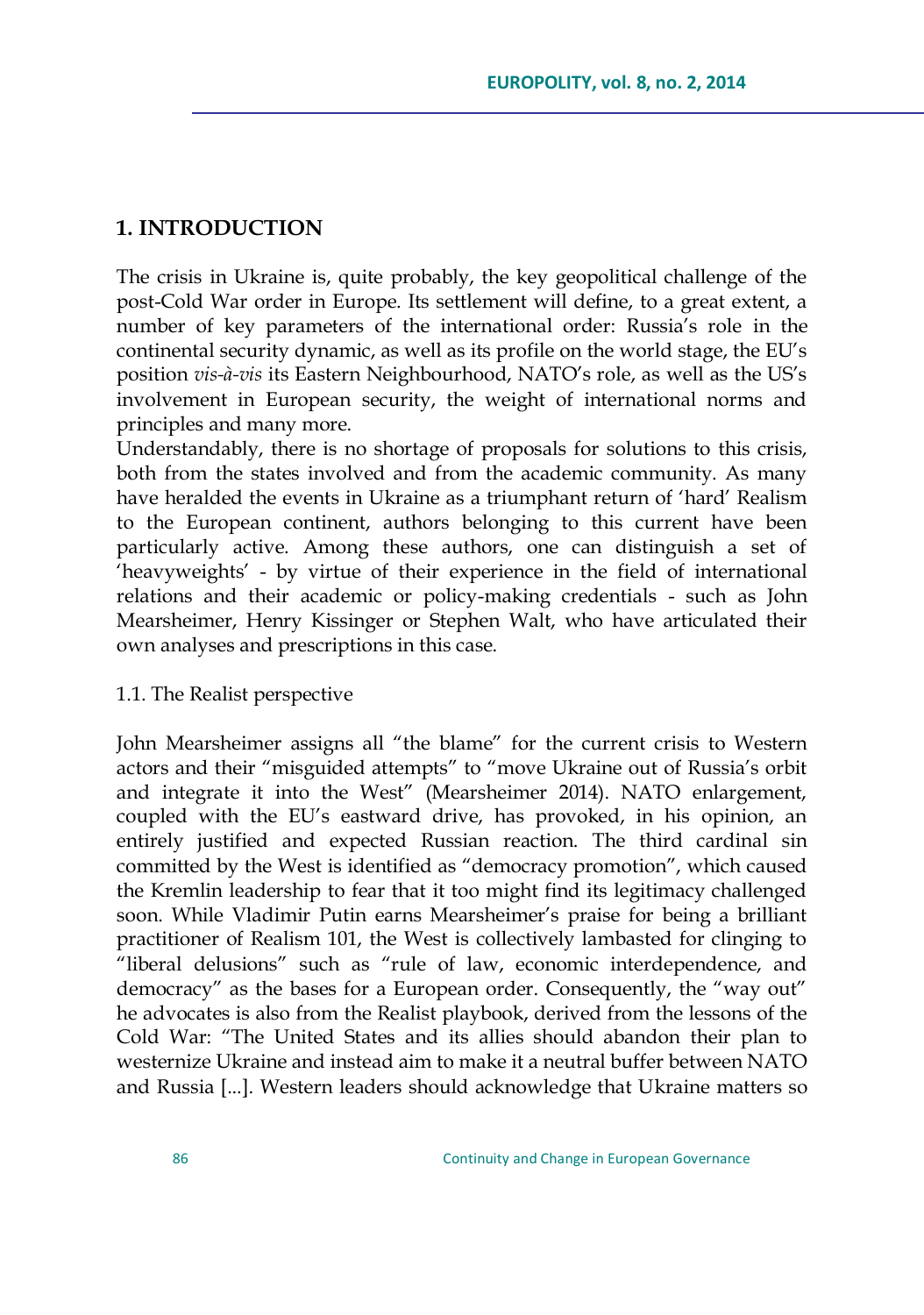much to Putin that they cannot support an anti-Russian regime there. [...] The goal should be a sovereign Ukraine that falls in neither the Russian nor the Western camp" (Mearsheimer 2014). The ways to achieve this desired end state would be: a public statement by NATO ruling out membership for Ukraine (and Georgia), an economic rescue plan jointly funded by the EU, US, IMF and Russia, as well as a sharp reduction in Western support for democracy in Ukraine. The hard Realist approach is further underscored by the admission that Ukrainians themselves would have little to no say in their country's future and should be heartily discouraged from trying to.

Out of his list of "Top Ten Questions about the World's Biggest Problems" (2014), Stephen Walt puts "Will there be a deal on Ukraine?" squarely at number 1. In shaping his answers, he too lays most of the responsibility for the current "colossal failure of analysis and diplomacy" on the US and the West. Again, the solution, an "offer [Vladimir Putin] is unlikely to refuse" is "a deal that guarantees Ukraine's status as an independent and neutral buffer state", supported by "an iron-clad declaration that Ukraine will not be part of NATO". This last issue is viewed as the essential ingredient of any such proposal. Again, the historical precedents are found in the Cold War era: "A Finlandized Ukraine might not be an ideal outcome, but it is better than watching the country get destroyed" (Walt 2014d).

One of the foremost practitioners of Realism in foreign policy, Henry Kissinger, presents a more balanced analysis of the crisis, identifying its causes in the actions of both Russia and the West (Kissinger 2014). He accurately pinpoints the risks inherent to the Kremlin's actions: Trying to "force Ukraine" into a satellite status, and thereby move Russia's borders again, would doom Moscow to repeat its history of self-fulfilling cycles of reciprocal pressures with Europe and the United States" (Kissinger 2014). He also, in stark contrast to many American scholars in the field, examines the role of the European Union, postulating that its main weakness in external action - "subordination of the strategic element to domestic politics" - has contributed to "turning a negotiation into a crisis". Crucially, Kissinger identifies Ukrainians themselves as "the decisive element", dedicating more space than most to fleshing out the numerous complexities and fault lines of Ukrainian society. His prescription is, while largely similar to other Realist solutions ("If Ukraine is to survive and thrive, it must not be either side's outpost against the other — it should function as a bridge between them<sup>"</sup>) also takes this last issue into account.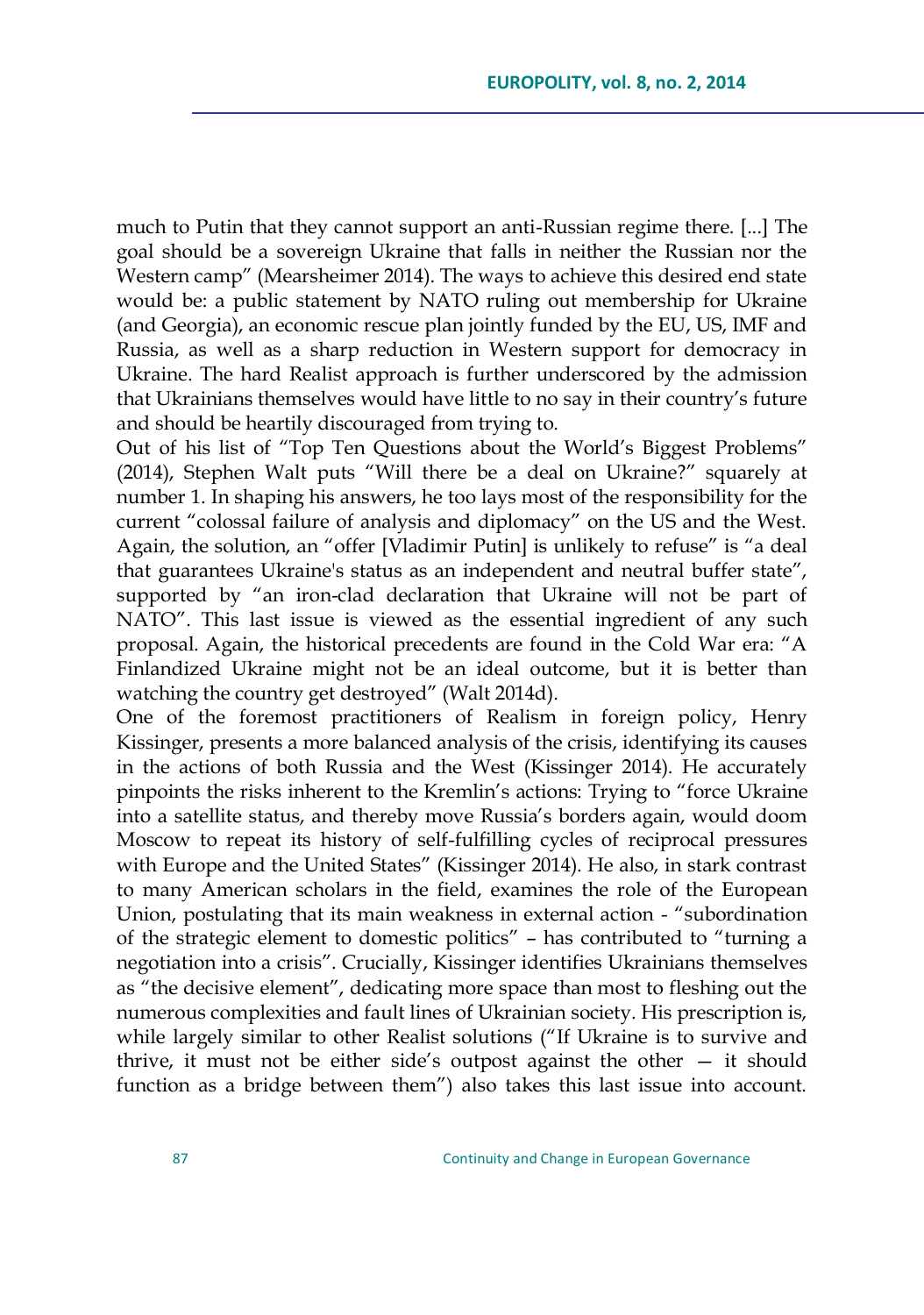While excluding NATO membership from the start, he argues that Ukraine ―should have the right to choose freely its economic and political associations, including with Europe" and that it "should be free to create any government compatible with the expressed will of its people". However, he cautions that "wise Ukrainian leaders would then opt for a policy of reconciliation" and recommends that the country "pursue a posture comparable to that of Finland, cooperate with the West in most fields but carefully avoid institutional hostility toward Russia" (Kissinger 2014).

### 1.2. The 'bridge' solution

These, as well as many other Realist works seem to converge on a particular set of conclusions. The first is that a lasting solution to the current crisis in Ukraine can be reached by a 'grand bargain' between the 'West'<sup>1</sup> and the Russian Federation. The second is that the best settlement for the crisis would be one where Ukraine gains the status of 'a bridge between Russia and Europe', pursuing equivalent relationships with both sides, without challenging the strategic interests of either (what might be called, in mathematical terms, the '50/50 solution'). This includes remaining outside any bodies or organisations viewed as 'strategic competition' by either side (NATO, EU or the Customs Union / Eurasian Economic Union).

### 1.3. Realist analytical errors

 $\overline{a}$ 

In defining the parameters of such a settlement, however, structural Realist thinkers seem to commit two significant errors. One is the excessive emphasis put on purely military / ‗hard security' aspects. Virtually, all of them insist on the exclusion of NATO membership from the equation, a normal stance when pursuing the goal of neutrality. Even if not stated, one presumes that this would be balanced out by the exclusion of membership in any Russia-led collective defence arrangements. By contrast, when approaching the issue of economic and political integration, many analysts tend to downplay or

<sup>&</sup>lt;sup>1</sup> The 'West', in this case, is shorthand meant to represent a group comprised of EU Member States and the United States. In keeping with this convention, it will be used as such in this article.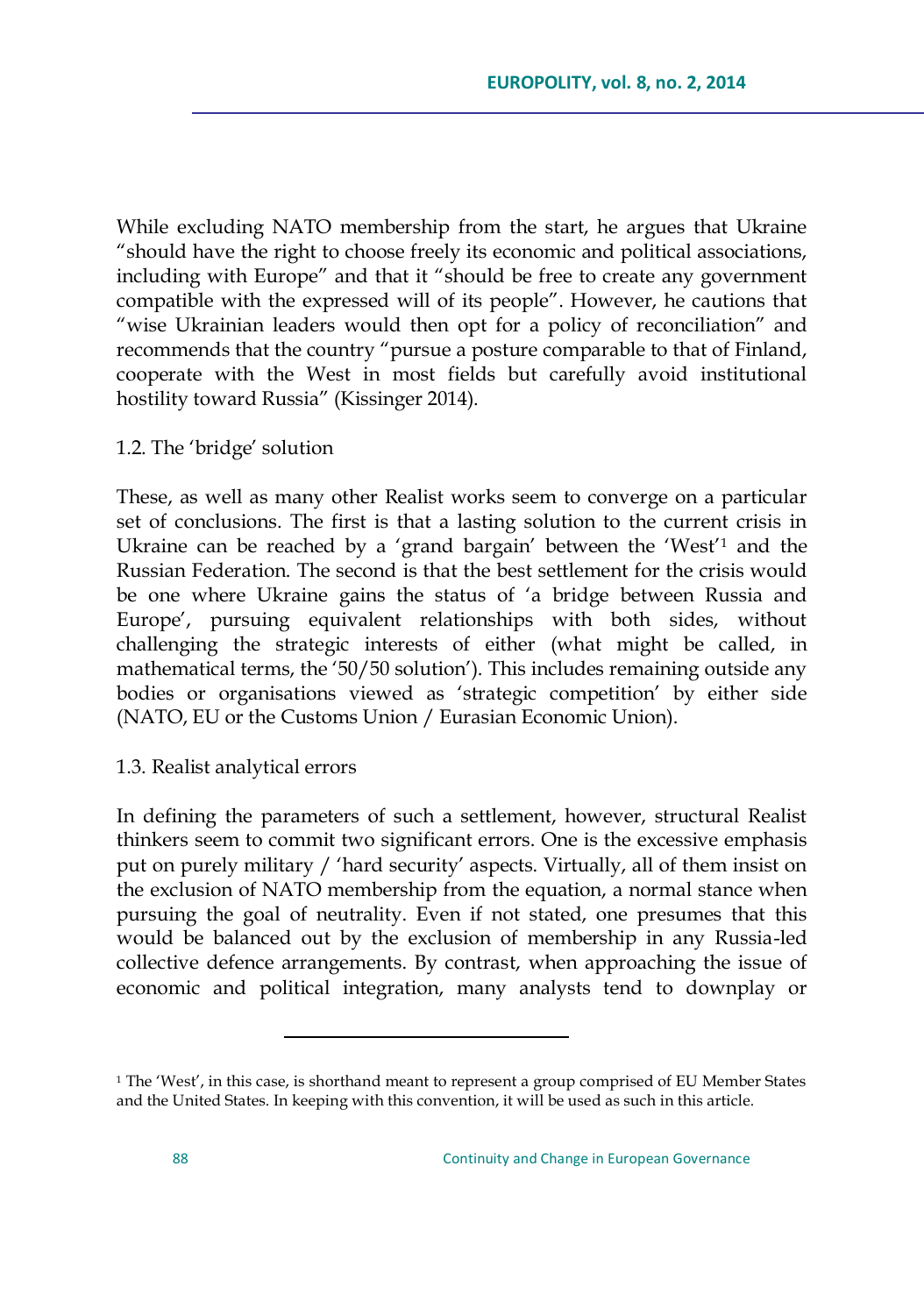outright ignore the issue. One practical reason for this can be, of course, that the vanguard of Realist thought is largely comprised of American scholars, who tend to view the issue in terms of Russo-American relations and, as previously shown, draw heavily on the experience of the Cold War.

However, looking back on more recent history, namely the past two years, we must remember that it was not just NATO that 'spurred' Russia into action. In fact, the roots of the current crisis lie in Ukraine's choice between two different integration projects that are political and economical in nature, not military alliances – the EU and the Customs Union. To be even more precise, it was mainly economic reasons that pro-Russian Ukrainian president Viktor Yanukovych invoked for not signing the Association Agreement / Deep and Comprehensive Trade Agreement (AA/DCFTA) with the EU in November 2013, an act which led to his own downfall and subsequent confrontations. The same economic issues were repeatedly raised by Moscow as the main reason for its opposition to all such Agreements (with a focus on those with Ukraine and the Republic of Moldova) and repeated requests that they be renegotiated to accommodate its interests. This attitude demonstrates that Russia has a more complex view of what 'neutrality' would entail, which exceeds simple military non-alignment. Joining the EU, or an EU-centred free trade area that excludes Russia, will be seen by Moscow as a breach of neutrality and a move against its own interests. It has quite clearly indicated this view in its own interpretation of the September 12 agreement to postpone AA/DCFTA implementation until December 2015, stating that it will regard any attempts by Ukraine to align its national legislation to the EU *acquis* as breaching the terms of the deal. Considering the complexities and interdependences in today's economic landscape, as well as the massive disparities between the EU and CU economies, the difficulty of maintaining neutrality in this area will be an order of magnitude higher than staying out of NATO.

The second major error, endemic to most hard Realist lines of argument is downplaying (or dismissing altogether) the influence exercised by evolutions inside Ukraine, by the meanders of its complex political landscape. Kissinger appears to be one of the very few who does not fall into this trap, but even he coyly advises "wise" Ukrainian leaders to pursue a conciliatory policy, implicitly admitting that they would have a very narrow margin of manoeuvre. Other authors tend to gloss over internal political trends, assume Ukrainians will go along with any deal reached by the major actors or, as is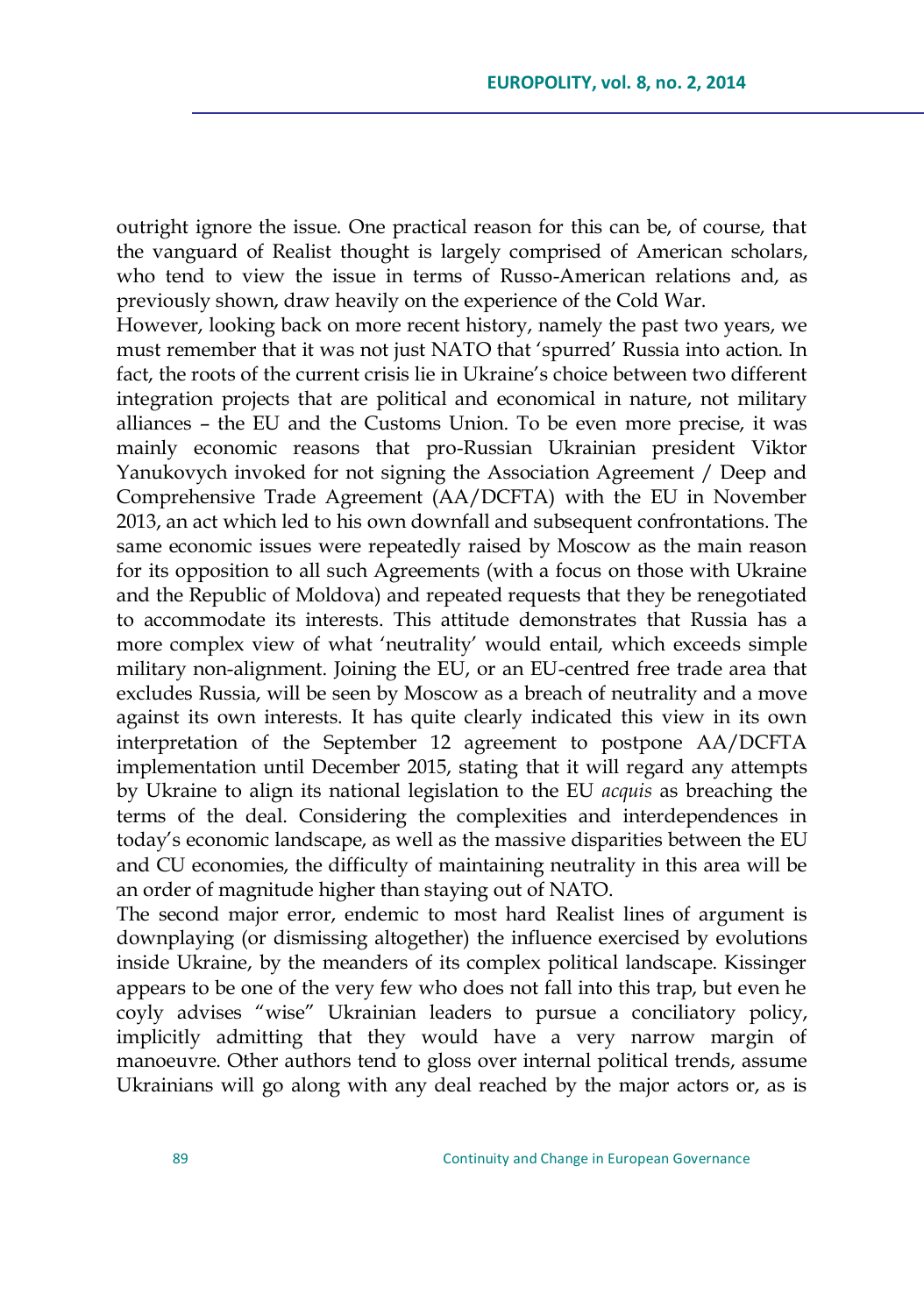Mearsheimer's case, cynically state that they will be given no other choice. This line of reasoning conveniently ignores the fact that it was Ukrainian internal dynamics that toppled president Yanukovich and differences in the domestic political landscape that facilitated the Russian takeover of Crimea, but frustrated similar attempts in Odessa. The size and shape of their respective constituencies define the avenues of action for all major Ukrainian leaders, including president Poroshenko, at least as much as external forces do.

### **2. ANALYSIS OF THE "BRIDGE" SOLUTION**

A large number of factors need to be adequately managed in order to obtain the much-desired 'bridge' settlement. For the purpose of this analysis, they have been aggregated into two major parameters: (1) enforceability and (2) sustainability of the solution. These can be considered essential prerequisites of any feasible settlement and correspond to the two types of dynamics acting on any such system – external and internal. ‗Enforceability' pertains to the parties' ability to ensure that the deal made is respected by all sides. It includes the possible dispute-settlement mechanisms established (be they legal or informal), as well as, crucially, the capabilities to enforce one's interests and the ability to mobilise them. 'Sustainability' covers the interaction between internal dynamics in Ukraine and the external guarantors of the agreement. The term itself represents, in a simplified definition, the ability of a system to maintain its functionality without the costs needed to keep it working exceeding the benefits derived (experience clearly shows that no political system benefits from 'absolute inertia'). In the case examined, a satisfactory sustainability factor can be reached only if internal trends in Ukraine largely go towards supporting a ‗50/50' solution or can be made, with tolerable costs, to converge in that direction.

## 2.1. Enforceability 2.1.1 *Possible legal framework of the agreement*

In assessing the question of enforceability, one should first take into account the formal shape such an agreement would have. It is difficult to envisage a full-fledged international treaty, considering the numerous legal and political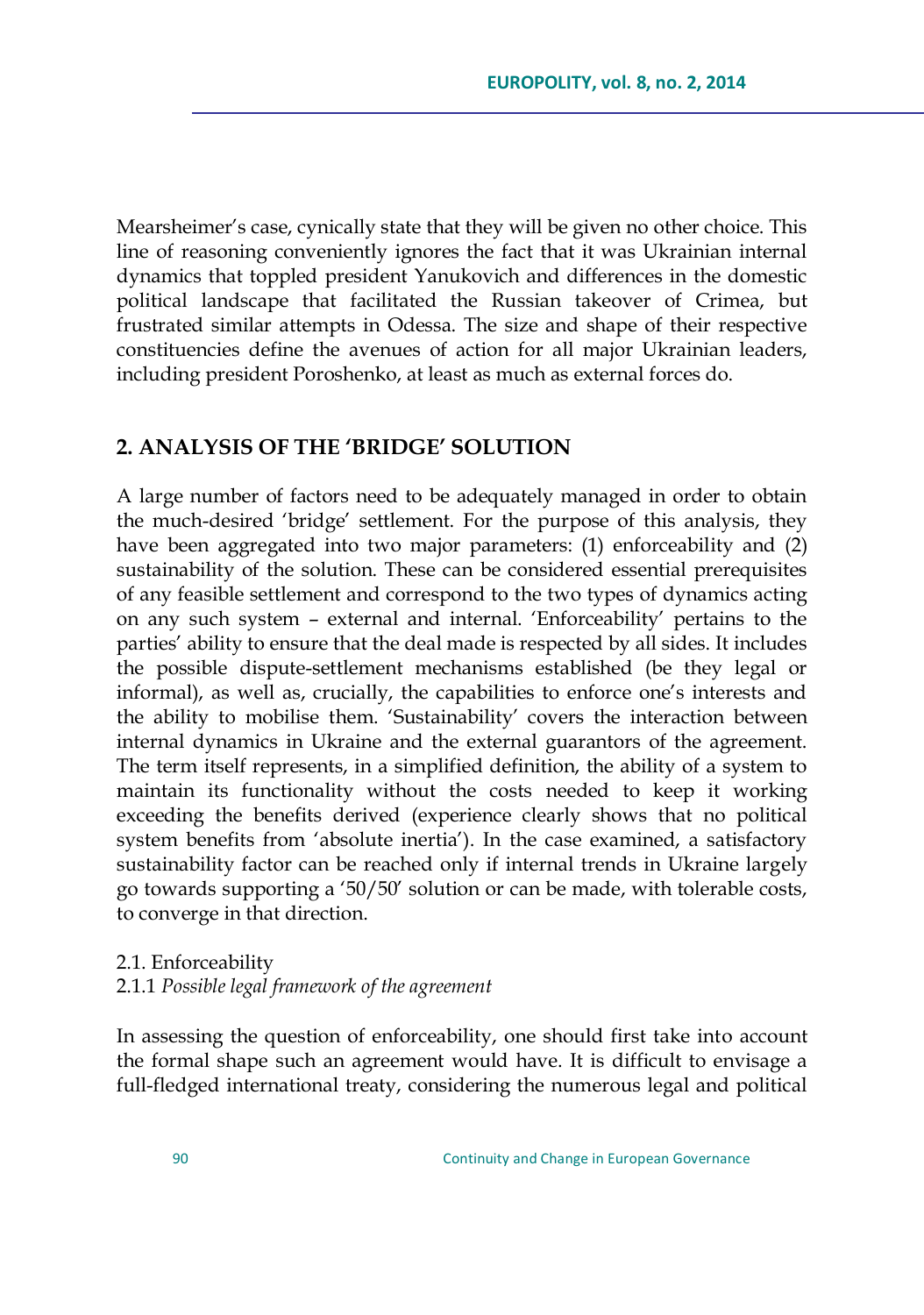issues that would arise. A completely informal 'gentlemen's agreement' would also be considered unsatisfactory, particularly taking into account Russian assertion that such a deal existed with regard to NATO's eastward enlargement and was subsequently breached by the Alliance. A type of protocol or memorandum could be a solution, indeed, we already have both a Minsk Protocol (5<sup>th</sup> of September 2014) and a Minsk Memorandum (19<sup>th</sup> of September 2014) as steps towards what is hoped to be a lasting settlement. However, historical precedent, namely the Budapest Memorandum of 1994, drawn up precisely to guarantee Ukrainian sovereignty and territorial integrity, is dismal. The Memorandum's terms were breached by one of its signatories and the document itself did not foresee any measures besides consultations "in the event a situation arises which raises a question concerning these commitments" (Budapest Memorandum, 1994).

It is hard to imagine a new Memorandum containing stronger penalties for a transgressor. Firstly, because the Russian Federation, which would again be a signatory and guarantor of the document, would oppose their inclusion (and it may not be the only state that does so). Secondly, because it would be almost impossible to define the conditions in which the agreed terms can be considered breached. An act of military aggression would clearly be the most serious transgression, but its definition was shown to be extremely diffuse by the very events in Eastern Ukraine. Hybrid warfare, involving 'self-defence units', 'volunteers' or the infamous 'little green men', has made traditional methods of reaction unfeasible and facilitated deniability. Not necessarily plausible deniability, but, for many actors, accepted deniability nonetheless. Other forms of coercion are even more difficult to identify and address. Reverting to the ill-fated Budapest Memorandum, it too had provisions in this regard. Its signatories agree to "refrain from economic coercion designed to subordinate to their own interest the exercise by Ukraine of the rights inherent in its sovereignty and thus to secure advantages of any kind" (Budapest Memorandum, 1994). A narrow interpretation of these terms could have led to the assertion that they had been breached long before 2014. However, such a narrow interpretation would also have had to answer such intractable questions as when does a particular contract become "economic coercion"? Other aspects are simply impossible to clarify. Does the election of an overwhelmingly pro-European (or pro-Russian) government in Kiev threaten the agreed status-quo? If so, what 'balancing measures' should be taken? One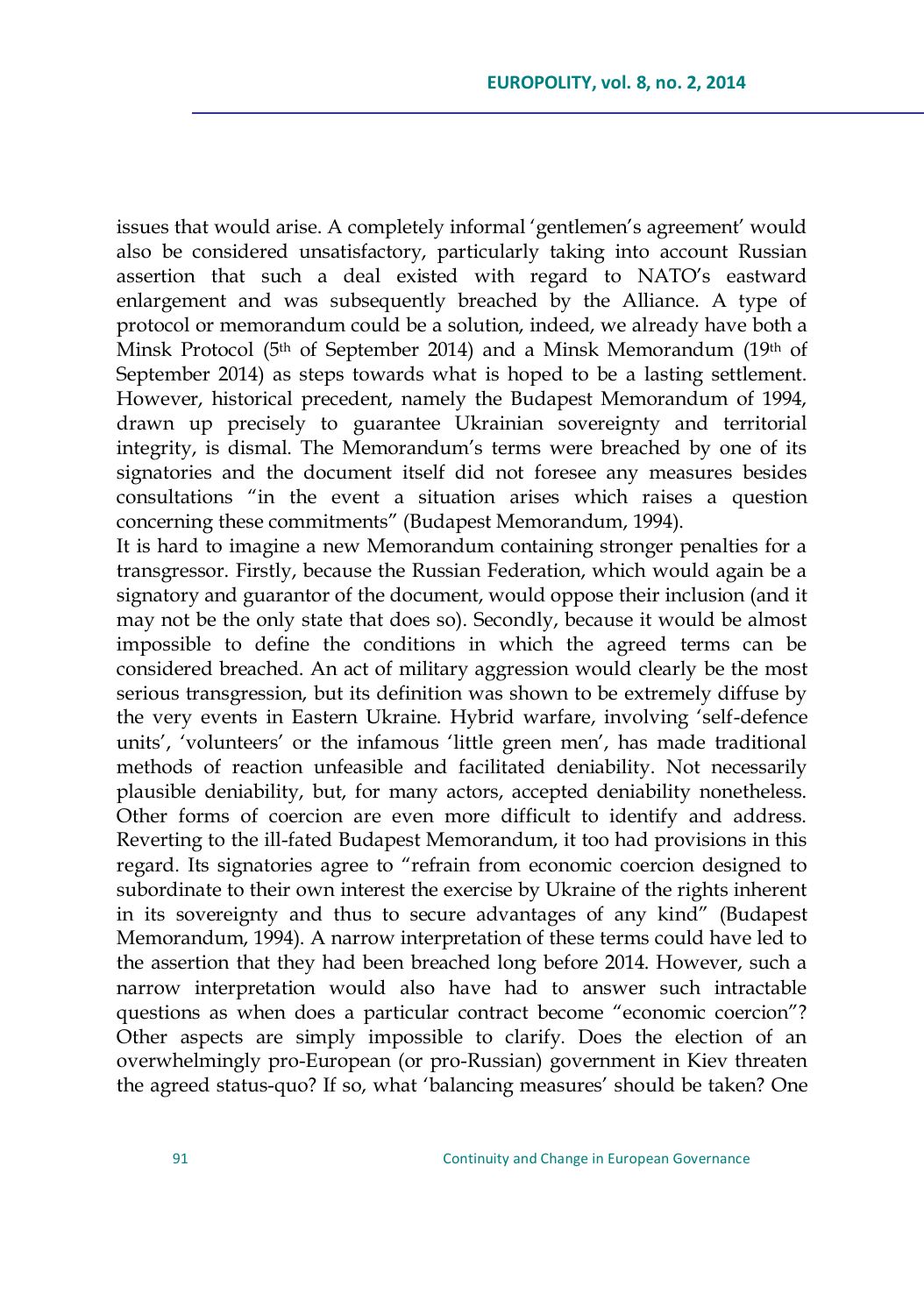cannot help but be reminded of the 'Brezhnev doctrine' of limited sovereignty when asking such questions. It is clear that defining, monitoring and (micro) managing the numerous political and economic parameters of such a hypothetical deal is simply impossible.

#### 2.1.2. *Prerequisites of effective enforcement*

As history has consistently shown, an agreement's formal enforcement provisions are critically dependant on two factors: capabilities - the necessary resources to enforce the treaty - and political will to use the aforementioned resources. This is precisely the point where the enforceability of a potential ‗bridge' agreement would meet the greatest difficulties. As far as capabilities go, the numbers are overwhelmingly on the West's side. On paper, the combined economic, political and military resources of the NATO and EU Member States dwarf Russian ones. This does not, unfortunately, translate into an overwhelming advantage in the field, for a rather simple reason: Russia has used its resources to develop and hold a position of strength where it matters. This applies to all types of resources: military, economic or otherwise. The positioning of its military assets, coupled with the geopolitical characteristics of the area, gives it the possibility to conduct military operations (both conventional and non-conventional) against Ukraine with relative ease. Its role as Europe's main energy supplier and source of much-needed business (especially in the aftermath of the economic crisis) reduces the EU's leverage. In addition, state-controlled Russian companies have a dominating presence in many Ukrainian economic sectors. Russia has shown it is perfectly willing to absorb economic shocks in exchange for strategic gains and has displayed quite remarkable resilience in the past. In any case, it sheer size and abundant natural resources make isolation impossible. To summarise, the West has vastly superior capabilities, but it would take a long time and require considerable costs to deploy them where they are needed and use them to their fullest extent.

Political will poses an even bigger problem. This arises from the parties' substantially different perspectives on the situation and, consequently, the attention, political capital and resources they are willing to commit to ensure a favourable state of play. For Russia, Ukraine is a core interest, a key national security issue, a central cultural symbol which generates strong emotions.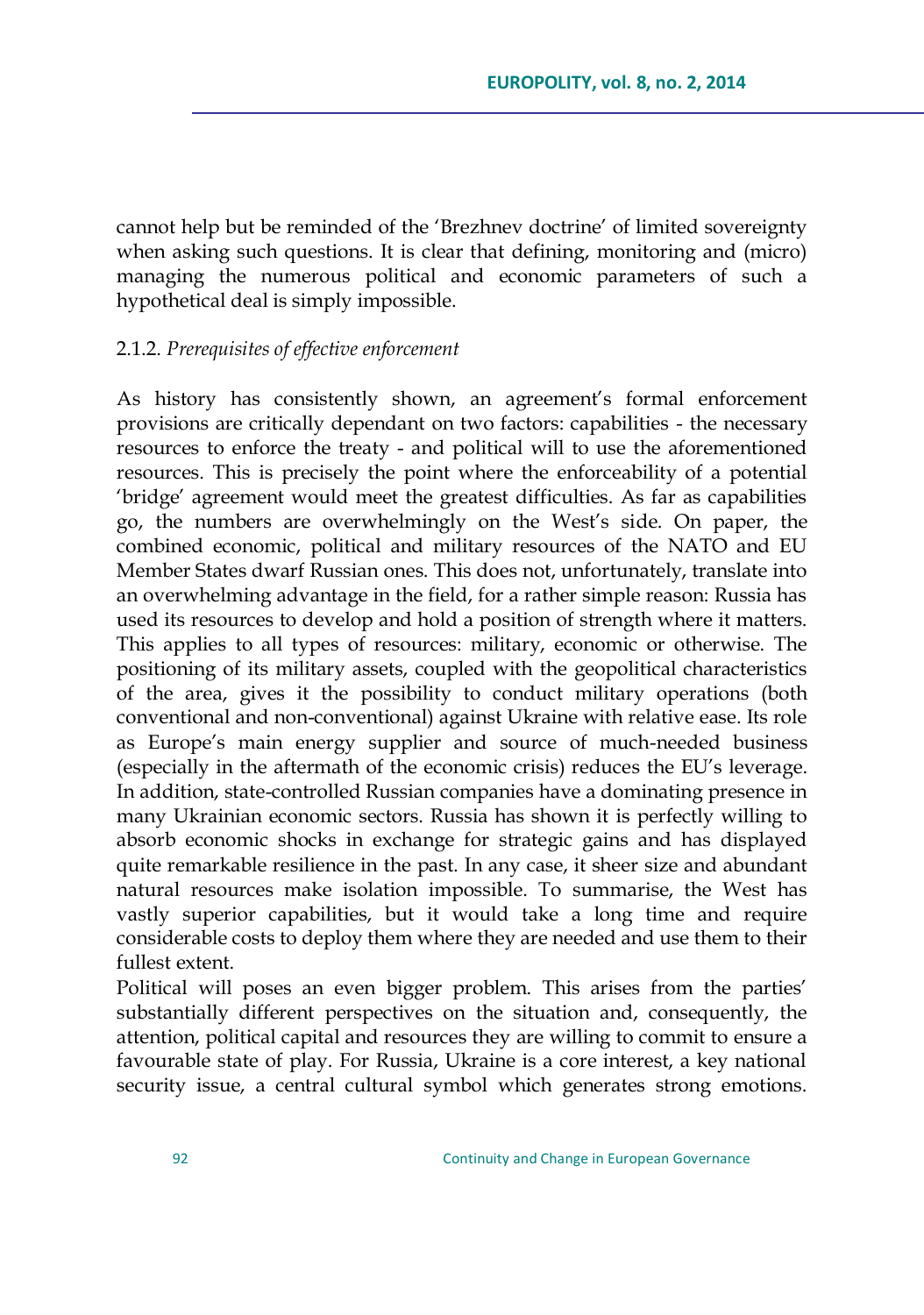Kissinger himself underlines this: "To Russia, Ukraine can never be just a foreign country. Russian history began in what was called Kievan-Rus. The Russian religion spread from there. Ukraine has been part of Russia for centuries, and their histories were intertwined before then" (Kissinger 2014). Moscow has every incentive to dedicate its full attention, together with considerable resources to keeping Ukraine in its own geopolitical orbit and firmly out of the West's influence. The Kremlin has no problem mobilising the Russian public in its favour or of convincing it that sacrifices made in achieving the desired result are worth it. At the same time, Russia holds a decisive advantage in terms of speed and manoeuvrability, as applied to the processes of political mobilisation and decision making. It is a unitary state actor, with clearly defined priorities and interests. The characteristics of its political structure (highly hierarchic, significant executive power, single dominant political force, no substantial opposition) and tight control of the media are additional facilitators.

By contrast, the EU and NATO states offer a much more fragmented image. This, of course, stems from a dramatically different perception of the issue. While Member States on the EU's Eastern flank rightly perceive the situation in Ukraine as a major security issue, the threat perception diminishes as one moves towards the West and the South. This is logical, considering the geographical distance from Russia and the prevalence of other security concerns, such as those related to the North African region. There are countries that see it as 'just another crisis' which should be stabilised as swiftly as possible, enabling 'normal' relations with Russia to be restored (especially in their economic dimension). Under these circumstances, decision-making becomes a cumbersome process, the results most often embodying the 'lowest common denominator'.

This significant disparity in the political, economic and military resources that each side is willing to commit to the protection of its interests with regard to Ukraine, stemming from substantially different assessments of said interests, makes it practically impossible to maintain the internationally-balanced position that a 'bridge'-type solution would entail. The West currently appears unwilling to extend any 'hard' security guarantees to Ukraine and Russia looks undeterred by anything else. Such a situation naturally creates a dilemma for any responsible (or "wise") Kiev government, which, in order to ensure national security, as well as its own survival, would have to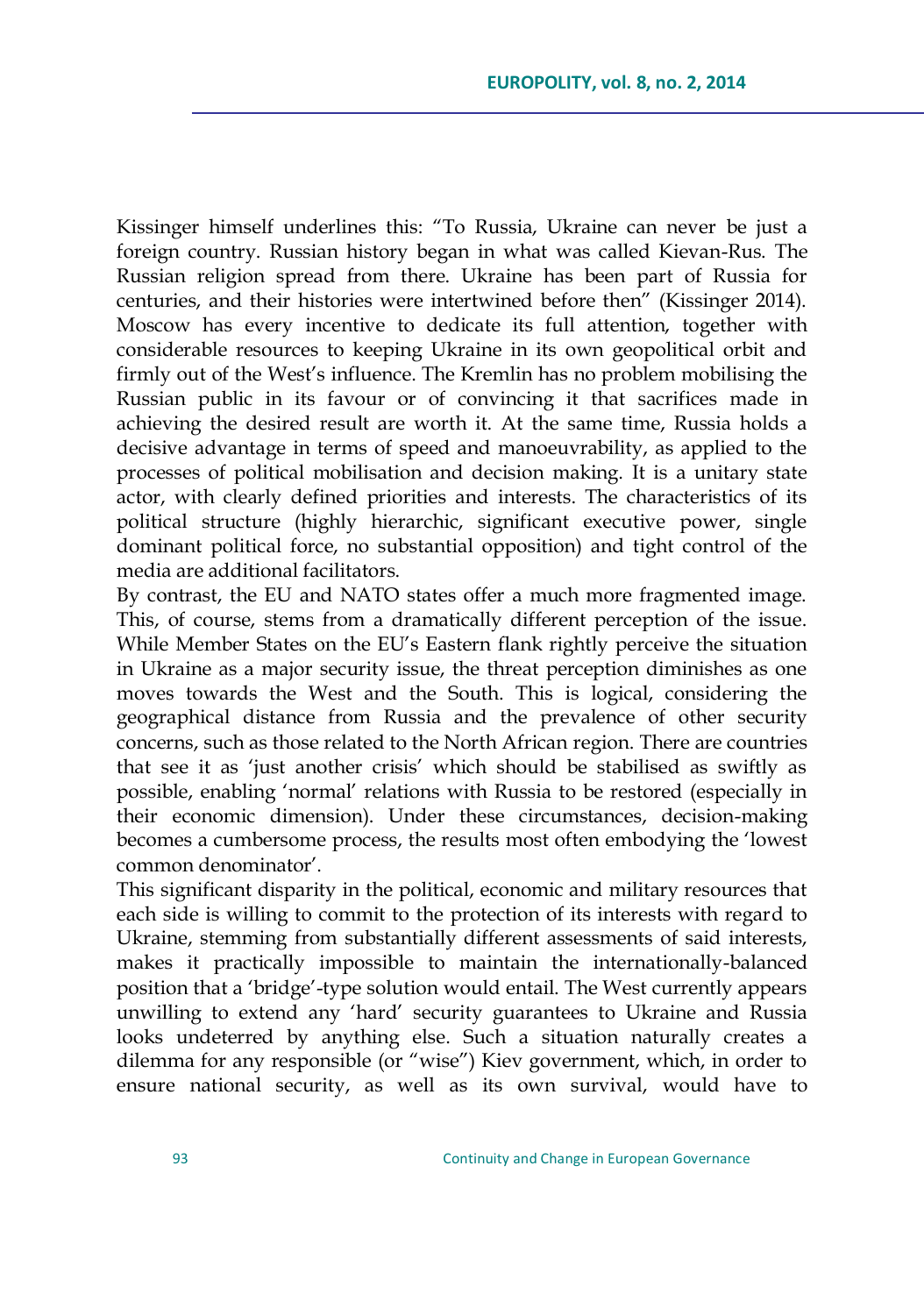increasingly accommodate Russian interests. As the option to balance them with Western help is limited, the logical consequence would be that Ukraine would end up once again in its pre-2014 state, i.e. in the Russian sphere of influence. However, this result is not necessarily unavoidable and it depends significantly on another key factor of any settlement: sustainability.

#### 2.2. Sustainability

The Ukrainian settlement must adequately satisfy the interests of all sides in such a way that a stable 'point of balance' is achieved, a state which does not require constant intervention or outside micromanagement (the difficulties of which were already underlined). From a general perspective, there are three major dimensions that need to be examined: security, economic and political. They are, of course, intertwined, but each highlights a particular set of issues.

#### 2.2.1. *Security aspects*

The security dimension is twofold. Firstly, a 'non-aligned' Ukraine would need credible guarantees for its national security. This is generally what differentiates between a successful neutral country and a much less desirable ‗grey area' and is dependent on factors such as the country's own capabilities, geographical factors and, the main point of this analysis, international security arrangements. Secondly, the other two parties to the arrangement (Russia and the West) would need to satisfy their own security interests. On the most basic level, this means ensuring that Ukraine cannot become a base, corridor or facilitator for military action. From a comprehensive perspective, one needs to factor in issues such as energy security or migration.

The first problem encountered is that Russia's actions, particularly those undertaken in the course of the past year, have severely, if not completely, compromised the chances of a mutually advantageous security settlement in the region. The unlawful seizure of the Crimean peninsula (along with a substantial quantity of Ukrainian military assets), the occupation of areas in Eastern Ukraine by Moscow-aligned forces, as well as Russian military presence in the Transdniestrian region, make Ukraine's security situation extremely difficult, to say the least. Even if a large-scale military build-up programme were to be started by the government in Kiev – already a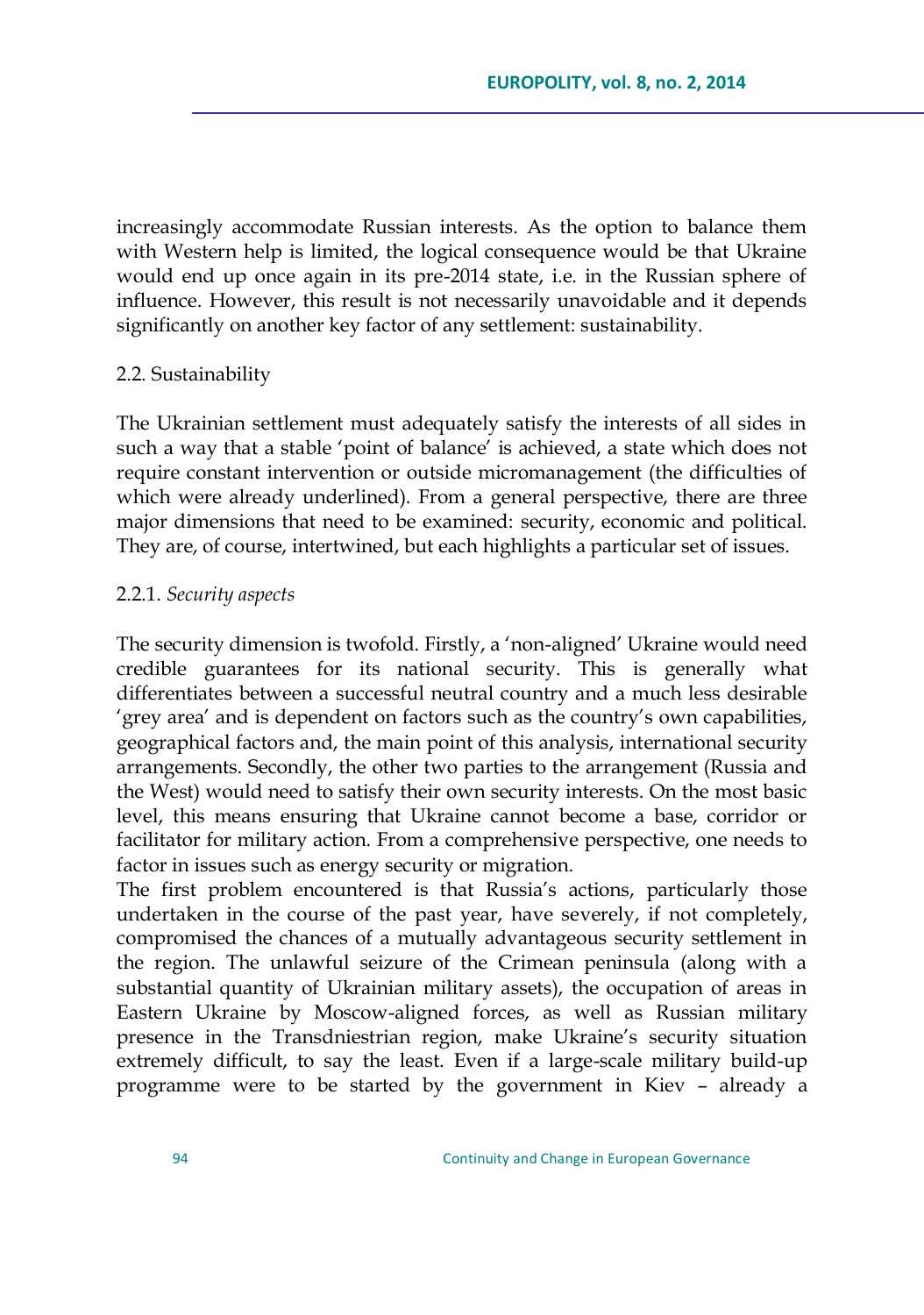politically and economically unviable decision – it would not be able to effectively bridge the massive capabilities gap or mitigate geographical vulnerabilities. This means that Ukrainian national security is primarily dependent on a broader international security arrangement between Russia and the West. In this case, the logical counterpart would be NATO. Other arrangements could be envisaged, but, taking into account current capabilities, political reasons and historical precedent (the Budapest Memorandum again), in is unlikely that any states would be willing to assume the role of individual guarantors.

Currently, the chances of such an agreement are slim. NATO can, of course, extend "iron-clad" guarantees that it will not grant Ukraine full membership of the Alliance. But this is far from being Russia's only point of contention. Moscow regards NATO's entire eastward enlargement policy as an encroachment on its 'strategic neighbourhood' and the presence of Allied (NATO or US) military assets in East European states as a direct threat to its security (see also Rogozin 2009; Zevelev 2009). Conversely, neighbouring countries are unlikely to feel reassured by Russia's recent actions and statements, which include a significant increase of its military presence in occupied Crimea - "proper and self-sufficient forces", according to the Russian Defence minister in a statement made on September 16 (Russia Today - 16 September 2014) - , large scale military exercises on NATO's Eastern borders and near-constant violations of Allied states' airspace.

The issue of perception comes into play again at this point. For Russian strategists, Ukraine is their country's 'soft underbelly', an easily exploited potential invasion route towards Moscow. World War II was only the most recent example that supports this line of argument. Militarily securing this space is, therefore, seen as a core national security interest. On the other side, Eastern European states are acutely aware that the Ukrainian plain can be traversed in both directions and, stimulated by their own historical experiences, tend to plan accordingly. Neither party feels that it can afford to give way on this issue and there is very little mutual trust, especially after this year's events. Under these circumstances, a mutually-agreed strategic arrangement seems like a distant possibility.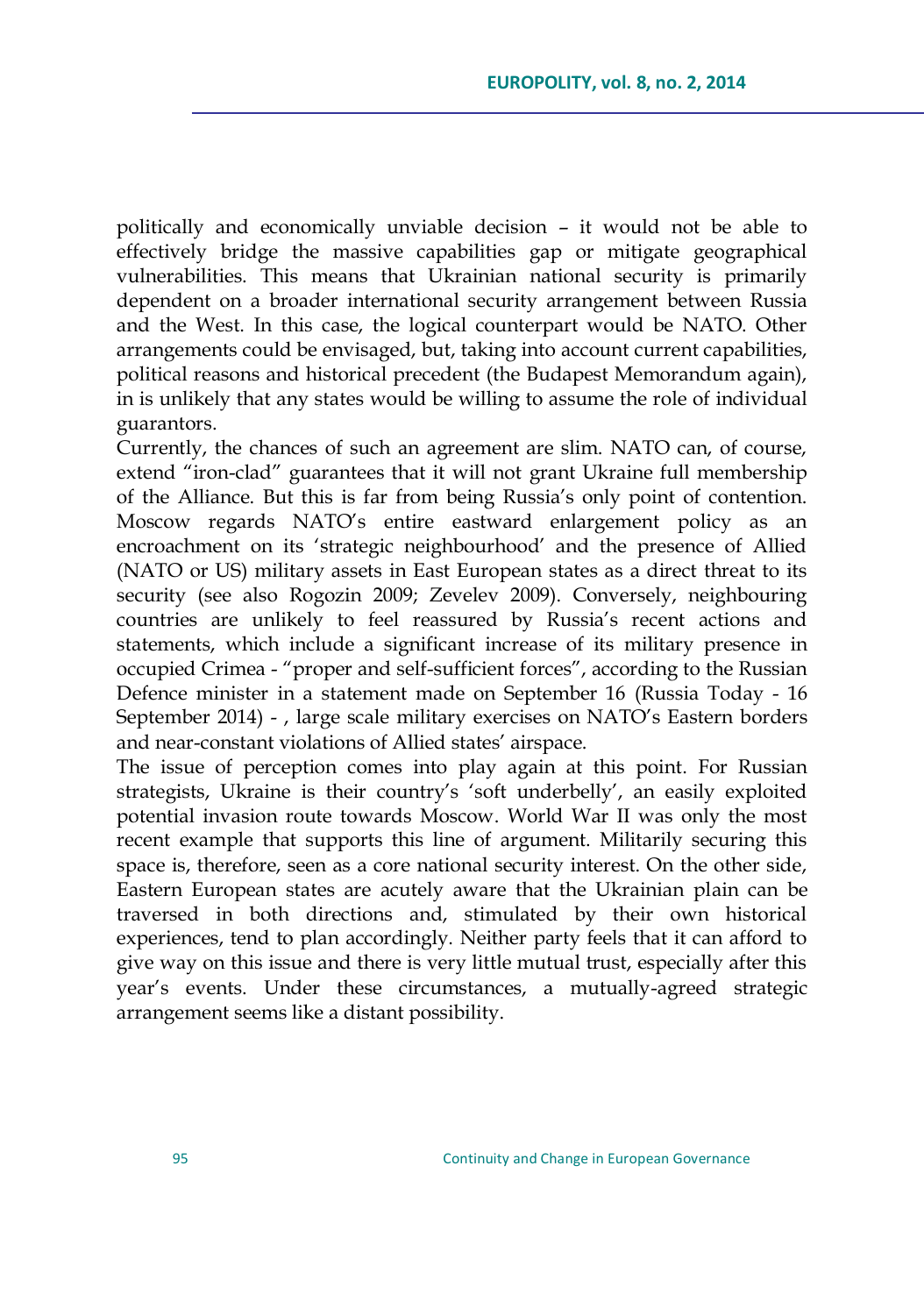#### 2.2.2. *Economic aspects*

The economic dimension revolves around the two distinct integration projects. The one promoted by the EU, in the framework of its Eastern Partnership policy, whose main legal instrument is the AA/DCFTA and the one championed by Moscow, under the aegis of the Customs Union.

There is, of course, talk about the so-called 'common economic space from Lisbon to Vladivostok' and, indeed, the aspiration towards this goal is explicitly stated in official EU documents. Germany, a largely export-driven economy and Russia's main trading partner in the EU is the idea's chief promoter. However, this project has yet to move beyond the conceptual / declarative phase. The difficulties are massive and obvious and the time to a potential completion is numbered in years, if not decades. By contrast, a project like the Transatlantic Trade and Investment Partnership (TTIP) has a real chance of materialising in a much-nearer future, further consolidating Transatlantic economic ties and, by extension, the EU's economic weight.

As the two economic spaces being defined have little chance of merging in the near future (and simultaneous membership in two different free-trade areas is out of the question) it is quite obvious that Ukraine must either choose one of them or remain outside both. The last option can be considered completely unfeasible, considering Ukraine's economic weight relative to the two blocs, as well as the volume of trade with each. The question of which one to choose is both complex and complicated, but any comparison of figures shows the EU having a decisive advantage. As the most illustrative example, the EU's nominal GDP exceeds 13 trillion Euros compared to Russia's 1.6 trillion. To put it plainly, EU's economy dwarfs Russia's. Of course, the state of the economy cannot be accurately described just by a series of GDP or trade numbers. Factors such as resilience and dynamism also come into play and, once again, Russia is far from offering an encouraging picture. In 2012, the oil and gas sector accounted for 70% of the country's total exports, contributing with 52% of federal budget revenues and accounting for 16% of state GDP. This sector, along with a sizeable part of the entire Russian economy is dominated by large state-controlled enterprises. Problems relating to corruption and excessive regulation are pervasive. In its 2013 corruption perception index, Transparency International ranked Russia in the 127<sup>th</sup> place, on a par with Pakistan and Mali. Government attempts to address these aspects appear to draw heavily on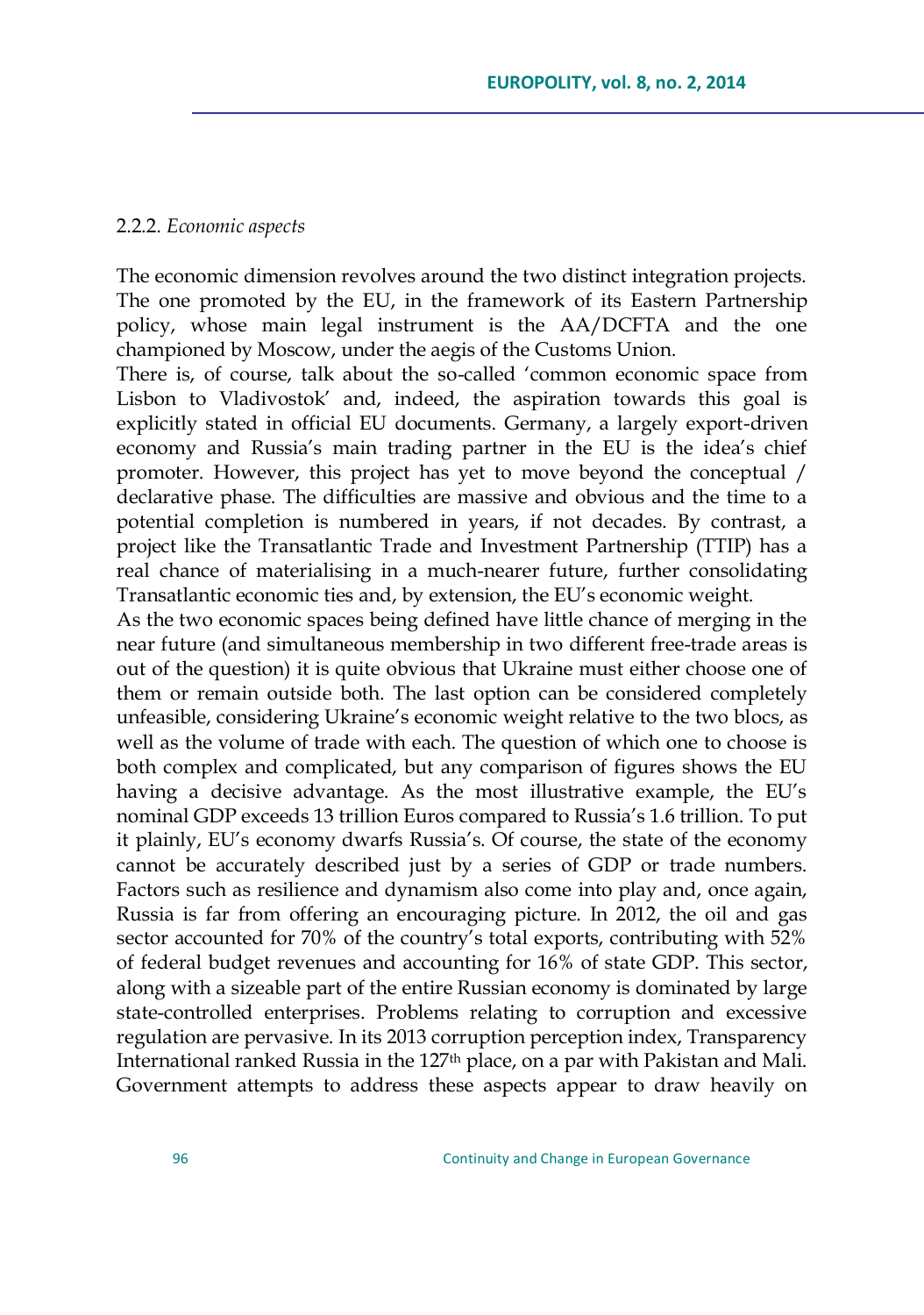Soviet tradition with senior officials (the president included) directly intervening and micromanaging issues (a practice informally known as "switching to manual control"). The small- and medium-sized enterprises sector is underdeveloped. Private property rights lack necessary protection and are frequently infringed upon by the state. The IMF report of April 2014 draws some less-than-encouraging conclusions: ―The Russian economy, already slowing because of pre-existing structural bottlenecks, has been further affected by geopolitical uncertainties arising from conflict between Russia and Ukraine [...]. After almost 15 years of growth based on rising oil prices, successful macroeconomic stabilization policies, and increasing use of spare resources, this growth framework has reached its limits. A new growth model needs to emerge to realize the full potential of the economy" (IMF Report 2014, Concluding Statement). Western sanctions imposed after Moscow's destabilising actions in Ukraine are also taking their toll. Expected growth rates range from 0.5% (OECD estimate), 0.2% (IMF) down to 0% (EBRD). By comparison, the rate was 1.3% in 2013, considered the secondworst out of Vladimir Putin's fifteen years in power, comparing favourably only with 2009, when the global financial crisis was in full swing. Badly needed capital is also leaving Russia with outflow in the first half of 2014 standing at almost 60 billion Euros, compared with 46.8 billion over the entire span of 2013. Sanctions have also cut off Russia's access to needed Western technology, especially important in the hydrocarbon extraction sector. It has also transformed the occupation of Crimea into a significant financial liability for the Federation's budget.

European economy is incomparably more diverse and offers opportunities that are an order of magnitude above what the Russian market can. This is reflected in the current trend of Ukraine's foreign trade. In 2012, the EU was still Ukraine's second largest trading partner, with 24.9% of exports and 30.9% of imports, trailing Russia very closely (25.7% of exports and 32.4% of imports). The projected data for 2013 puts EU in the top trading spot with 28.7% of exports and 39.1% of imports, compared to Russia's 25.6% and 32.4%, respectively. The EU's lead is likely to widen in the context of the current conflict and associated sanctions regimes (including the one imposed by Russia on Ukrainian goods), as well as the extension of EU autonomous trade measures (into force since the 23rd of April 2014) until the entry into force of the DCFTA in December 2015. One must also keep in mind that hydrocarbon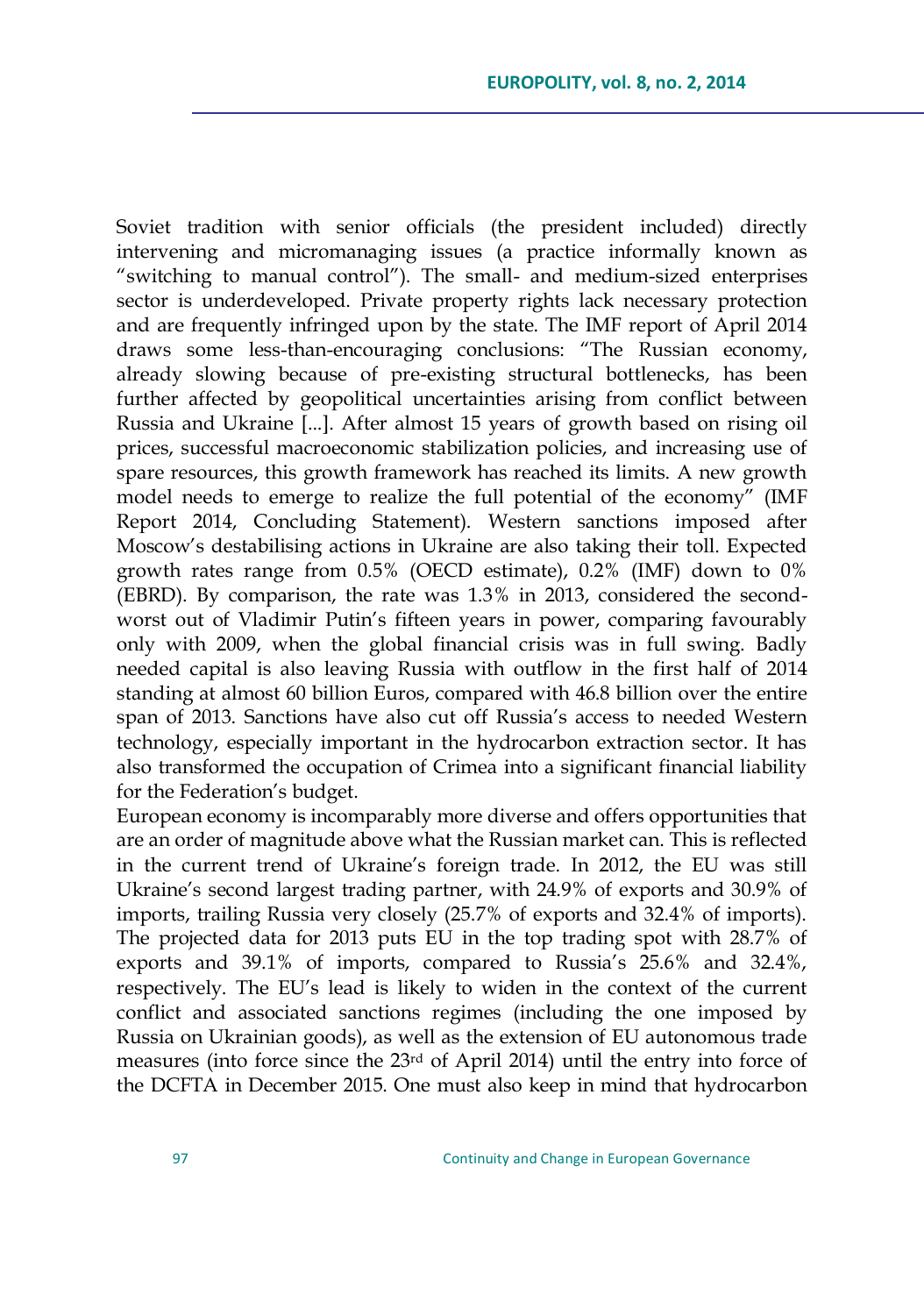(mainly natural gas) imports from Russia account for most of Ukraine structural trade deficit, a stimulus for seeking diversification of supply rather than continued dependence, whose drawbacks are abundantly clear. In fact, Moscow's behaviour in the three party (Russia-Ukraine-EU) gas supply negotiations has galvanised both Brussels and Kiev to reduce their dependency on Russian gas as much as possible, rather than consolidate its image as a reliable supplier.

Other Russian current actions have, likewise, done little to constructively address this issue but quite a lot to aggravate it. The Donbas region, Ukraine's industrial heartland and responsible for a high percentage of the Russia-Ukraine trade volume, has been severely affected by the conflict and is unlikely to recover anytime soon. Infrastructure has been destroyed, a significant part of the labour force has fled, resource chains and funding have been disrupted and much of the region is no longer under the control of the country's legitimate government, effectively removing it from the normal economic flux. Recent reports of the relocation of economic assets from this region to the territory of the Russian Federation appear to deepen the problem. Moscow's behaviour has weakened its hand in the long term. Compared to the EU, it is left with remarkably fewer positive incentives. So far, its own economic integration project, the Customs Union, appears to have taken quite a few pages out of the old COMECON (Council for Mutual Economic Assistance) manual. Russia attempts to create and control entire production cycles throughout the former Soviet space, locking other states' major economic actors to its own. The defence industry is a preeminent example, particularly relevant in the case of Ukraine. This has multiple negative effects, one of which is that an industry's evolution becomes far more dependent on political decisions rather than genuine market forces. Any decrease in profitability will thus have to be compensated, directly or indirectly, by state intervention. Plainly speaking, the Russian budget will have to cover the losses. One of the main reasons for the collapse of the USSR-centred COMECON system was that, at some point, the Soviet Union could simply no longer afford the subsidies needed to keep it running. This is a lesson dangerously ignored in Russia's hydrocarbon export policy where price is leveraged as a political instrument and is dependent on regime attitude towards Moscow. The Customs Union is clearly aiming for a 'closed' regional cooperation model, with tariff and non-tariff barriers erected around it. Such a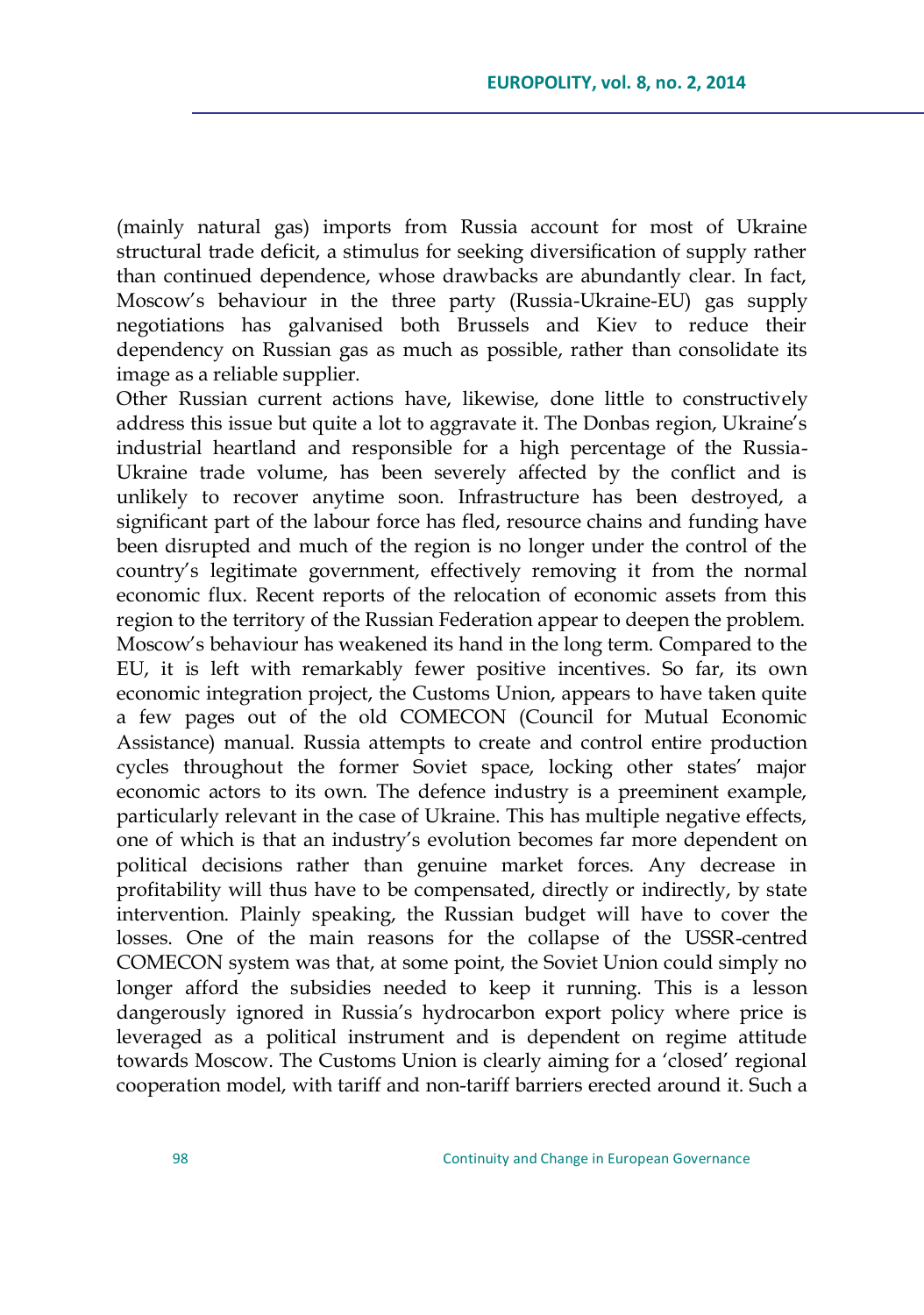system is self-limiting and, to a large extent, self-handicapping. Hydrocarbon sales can and do provide good revenue, but an economy excessively focused on this is extremely vulnerable to price fluctuations.

This overall picture provides a wealth of reasons for the Ukrainian public and policy makers to lean decisively towards economic association with the EU. One particularly important ‗economic constituency' is the one represented by the so-called 'oligarchs' - figures familiar to any observer of post-Communist transitions in Eastern Europe and the former Soviet space. Their interests appear to align more and more with a pro-European orientation. This happens both for purely financial reasons ('greener pastures'), but also for the opportunity to legitimise their wealth and protect themselves from potential predatory actions by Russian and Russian-backed business interests. The economic (and, sometimes, personal) safety and stability provided by the EU are increasingly valuable commodities and Ukrainian oligarchs have no desire to share the experiences of some of their most famous Russian counterparts.

#### 2.2.3. *Political aspects*

The political dimension of a  $50/50'$  agreement is probably the most difficult to address. This difficulty stems, in part, from the fact that this issue is increasingly framed not just in terms of national interest, but in terms of national identity.

There are two key national identities in examining the issue: Ukrainian and Russian. In the current context, these should not be taken as separate items, but as a closely interconnected tandem, where choices with regard to one heavily influence the other. It would be a mistake to relegate them to secondary status: from a certain point of view, one of the main causes of the Ukrainian conflict lies in this twin 'identity crisis' and the different attempts to address it.

In the aftermath of the Cold War, Russia found itself in the unenviable position of having to rebuild both its geopolitical position and its national project. The course set by Mikhail Gorbatchev and carried on by his successor, Boris Yeltsin, largely focused on Russia becoming a 'normal' (i.e. Western-type) country, embracing democracy, free-market capitalism and largely (but not entirely) abandoning 'imperial' ambitions. The staggering difficulty of this course and its inevitable accompanying phenomena (chaos, corruption,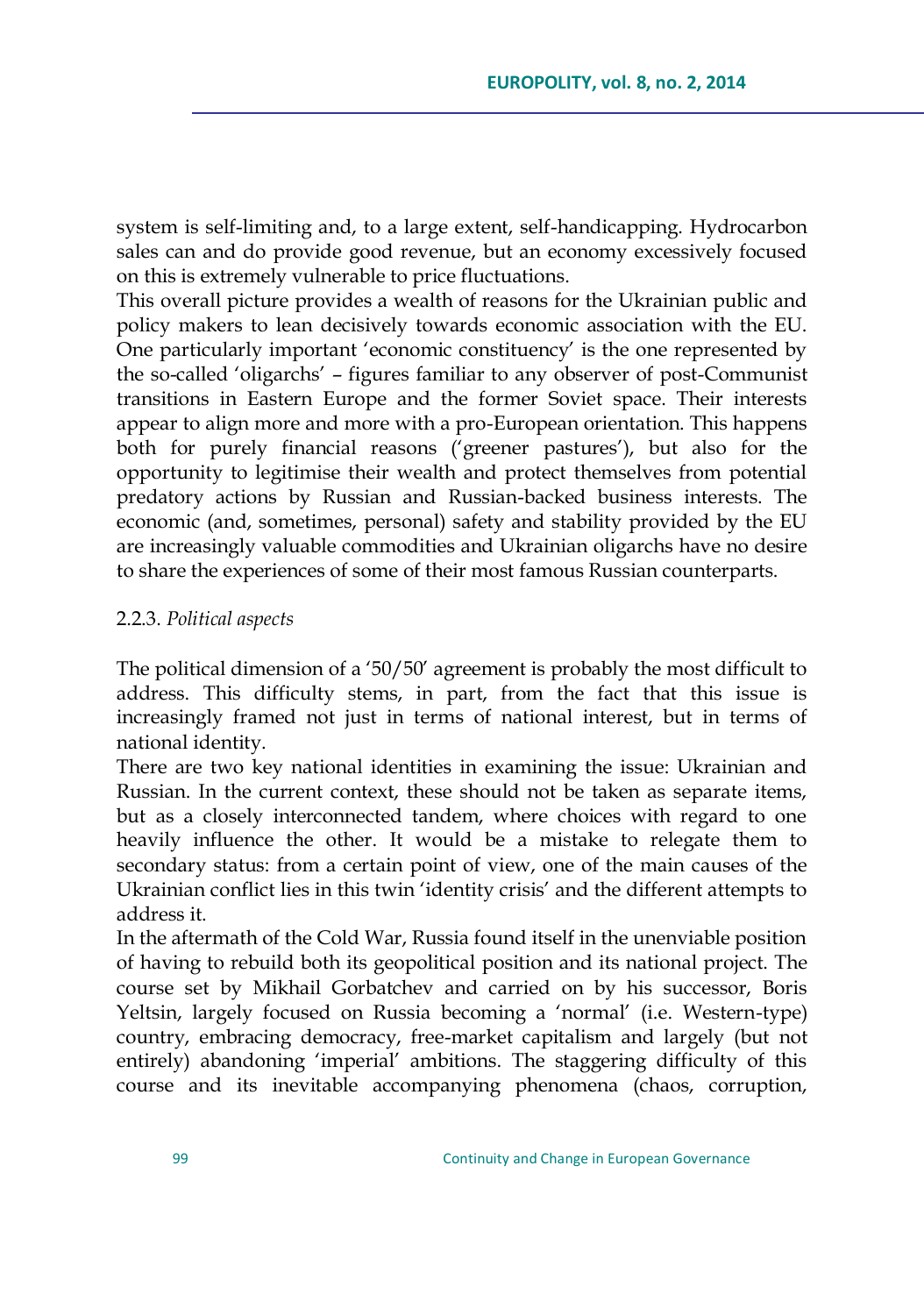poverty) lead to the moral bankruptcy of the ‗Western model' in the eyes of a large part of the Russian public. This created a fertile environment for the rise of Vladimir Putin and, subsequently, the creation of a new identity. In fact, Putin had telegraphed some of the key characteristics of the new Russian model he was planning to pursue in his 1999 inaugural speech as Prime Minister (BBC News 28 March 2014): "Russia has been a great power for centuries, and remains so [...]. Russia's territorial integrity is not subject to negotiation". The last reference was to the then-ongoing conflict in Chechnya which he later would bring to a decisive end, further boosting his popularity. He further added that his government would not "drop our guard [...] nor allow our opinion to be ignored" when Russia's "legitimate zones of interest" would be affected. Ironically, the speech itself went largely ignored, as few expected the new Prime Minister to outlast his predecessors. Putin's subsequent speech in 2000, when he assumed his new post as President, drew more attention, but, again, his ideas failed to register the appropriate impact abroad. He promised that the new administration would "defend Russian citizens everywhere, including both inside and outside our country". Russian citizens "must not forget anything. We must know our history, know it as it really is, draw lessons from it and always remember those who created the Russian state, championed its dignity and made it a great, powerful and mighty state" (BBC News 7 May 2000).

Fifteen years from that moment, the 'Putin paradigm' is quite substantially fleshed out and enjoys, at least for the moment, broad domestic approval. The core of this ideology can be described as 'Russian exceptionalism', a belief shared, with various nuances, by all major powers throughout history. This belief implies that, more than most other nations, Russia has the right, ability and even duty to shape world affairs. The moral bedrock that underscores and justifies this belief has been drawn from multiple sources, both pre-Soviet (conservatism, orthodox spirituality, Slavic 'brotherhood') and from the ages of World War II (the fight against Nazi Germany) and the Cold War (based on the positive re-evaluation of the USSR's accomplishments). The dominant narrative is that Russia has always been 'on the right side of history'. Imperialtype expansion, be it Czarist or Soviet, is thus cast in a predominantly positive light. However, in contrast with Soviet (official) propaganda, Russian nationalism holds a preeminent place in this new doctrine. This nationalism is defined not just in its ethnic dimension, but also in its broader linguistic one,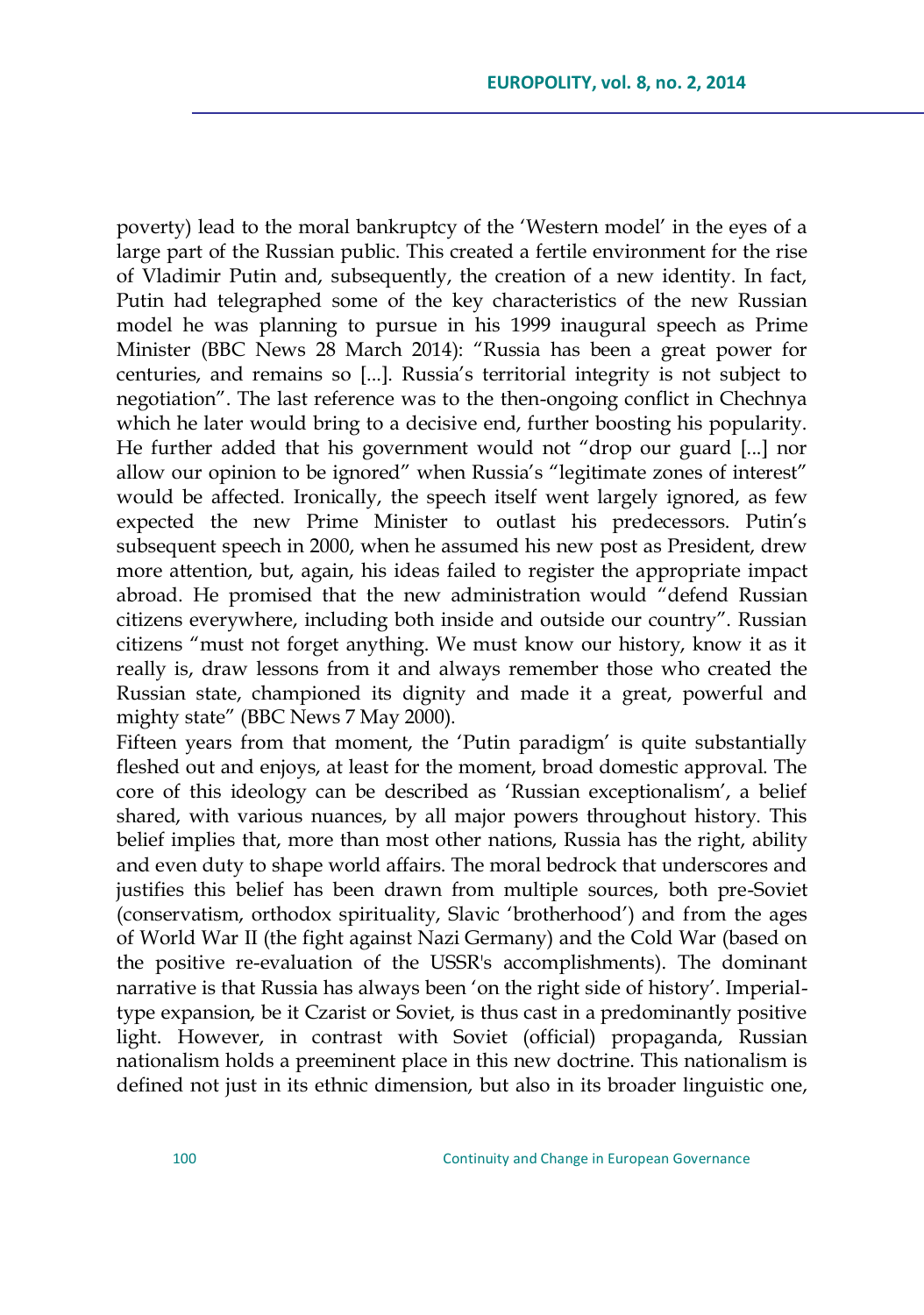instrumentalised in the assumed right to 'protect' Russian speakers outside the Federation's borders. To summarise, Russia has the right to an 'empire' and, beyond reasons of 'hard' national interest, it also has the ethical justification to pursue one. The main catalyst in the 'weaponisation' of this ideology is the ‗historical humiliation' narrative. This postulates that, in the aftermath of the Cold War, Russia suffered a long series of indignities at the hands of the West, being exploited, deceived and ignored in most major international affairs. Eastward NATO enlargement is a particular pet peeve of the current Russian establishment, frequently used as an example of the West's supposed duplicitous attitude. The logical consequence of this discourse is that the West, especially the US and its NATO allies, cannot be trusted and are Russia's adversaries rather than its potential partners. Moscow's national security strategic documents adequately mirror this antagonism with the West (Giles 2009; Dimitrakopoulou and Liaropoulos 2010), as does the evolution of the Kremlin's foreign policy discourse (Trenin 2009; Rumer and Stent 2009; Tsygankov 2010). No examination of this doctrine can overlook one of the core tenets of Russian foreign policy, which can be easily traced back to the times of Peter the Great. It was first stated by Thucydides, the father of political realism, in the  $5<sup>th</sup>$  century BC – "The strong do what they can and the weak suffer what they must". This was further completed by famed diplomat and Sovietologist George Kennan in the earliest days of the Cold War: "The jealous and intolerant eye of the Kremlin can distinguish, in the end, only vassals and enemies, and the neighbours of Russia, if they do not wish to be one, must reconcile themselves to being the other" (Kennan 2014, 54).

These ideological elements have been intensely used in the current Ukrainian crisis. They have helped shape an overarching image, flanked by two major narratives, corresponding to the two possible Russian alternatives for Ukraine: the 'vassal' and the 'enemy'. The first one emphasises the ethno-linguistic, cultural and historical connections between Russia and Ukraine, described in ‗brotherly' terms. In this context, Ukraine is Russia's natural ally and (junior) partner, a position it must undoubtedly resume after the crisis. The second one, by contrast, describes the modern Ukrainian state as an artificial construction, denying it any form of historical legitimacy and ethno-linguistic cohesion. Consequently, Russia has the moral and historical right to reclaim its ‗ancestral territory'. This claim is not limited to the Crimean Peninsula, but includes practically all of South-eastern Ukraine, aggregated into an entity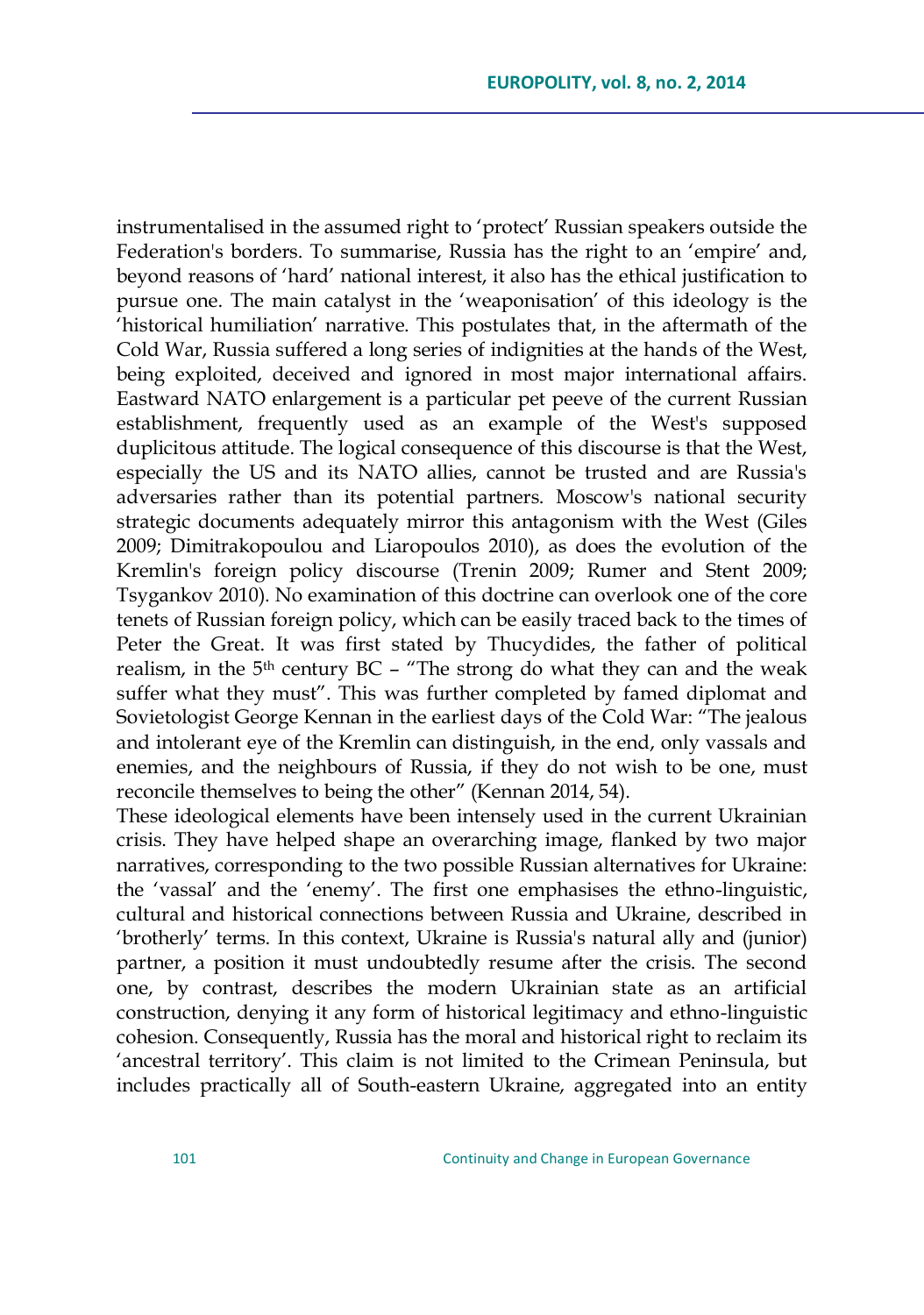called ‗Novorossiya' (a name itself resurrected from Czarist times). This line of argument has the inconvenient twin drawbacks of blatantly breaching international law and grossly misrepresenting realities on the ground. However, it has proven both a popular propaganda tool and a useful instrument of pressure. In fact, in the current case, the lines between ideological debate and negotiation tactics are blurred. These two narratives can be construed as part of Moscow's own 'carrot and stick' approach. The ‗Novorossiya' narrative is clearly not designed to win hearts and minds, but rather to threaten Ukrainians into submission and provide Western interlocutors with an unpalatable alternative to major concessions for Russia. A common key trait of Russia-originated narratives is that they offer distinctly ‗non-Western', or even ‗anti-Western' resolutions to the crisis - in the first case, the whole of Ukraine would gravitate again towards Moscow's orbit and abandon Western integration processes (EU as well as NATO), in the second, much of today's Ukraine would be incorporated into Russia (or a Russian puppet state). The ideological basis for either of these solutions involves an attempt – from the Russian point of view and using Russia as the reference point – to define Ukrainian identity. Framing Ukraine's Western orientation as temporary and undertaken as the result of outside interference serves a dual purpose. On the one hand, it consolidates pan-Slavic, 'Russian brotherhood' rhetoric, giving additional legitimacy to its associated imperial ambitions. On the other, it attempts to defuse any danger of pro-Western 'colour revolutions' spreading in Russia. This last point is clearly a crucial one for the current Kremlin leadership and was all but recognised as one of the factors that stimulated Russian intervention in Ukraine. A substantial problem that Moscow faces is that it needs more than just generating a positive impression or ‗brotherly sentiment' in Ukraine. It needs a certain political system to function there. From the Kremlin's point of view, a Russia-friendly Ukraine which is also an example of functional, prosperous democracy would be considered a headache rather than a success. Besides the 'undesirable' example it would set, genuine, accountable democracy would make it far more difficult for Moscow to exert the leverage it had until 2014 on Ukrainian political and economic life. For a settlement to be acceptable to Russia, Ukrainians would have not just to forego their Western aspirations, but also accept quite a few limitations on their political and economic freedom as well.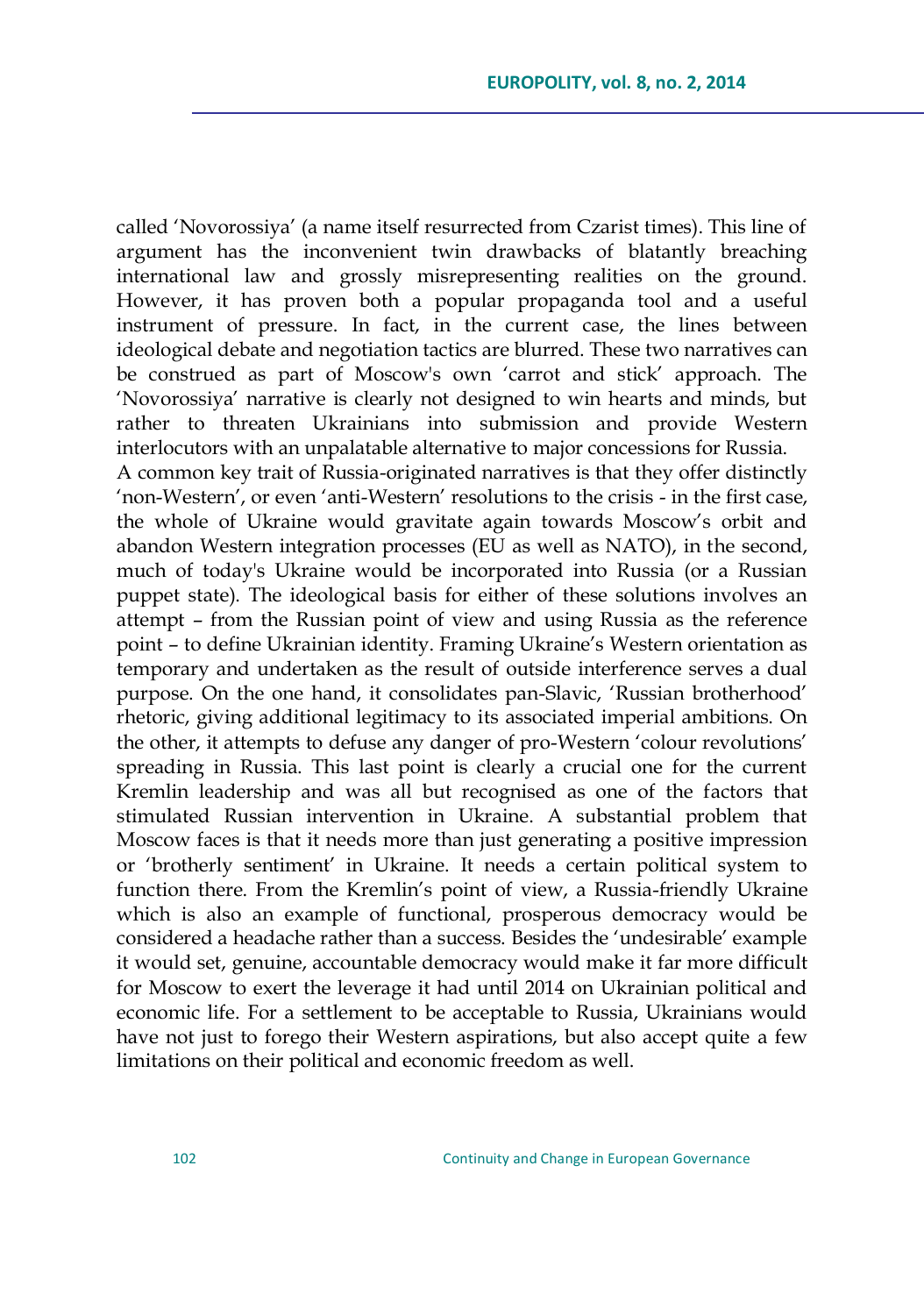The question of how Ukrainians perceive themselves and their future is thus not a perfunctory one. A ‗bridge' type solution would need to balance things quite carefully if it is to avoid either a repeat of the Maidan demonstrations or further separatist provocations. The complex equation of maintaining this balance can be simplified into a 'push-pull' system, using resources to draw public opinion towards your position and keep it from sliding towards your opponent's. Baring the purely mathematical example of a society perfectly split down the middle, it's quite clear that one of the sides – either Russia or the West - would have to 'row against the current', that is, against the dominant tendencies in Ukrainian society.

#### 2.2.4. *Relevant statistics*

Current data does not favour Moscow. The most recent indicator is, obviously, the result of the 26th of October legislative elections in Ukraine, with the pro-European parties winning by a landslide over their pro-Russian opponents, who remained in the single digits. Likewise, extreme right-wing parties, long used by Moscow as a propaganda *bête noire*, have registered very modest scores, disproving the fabricated image of the 'Nazi junta' in Kiev.

These results tend to reflect the general trends in Ukrainian society registered by virtually all opinion polls. Most Ukrainians display a "warm" (46%) or "neutral"  $(31%)$  attitude towards the EU, in contrast with feelings towards Russia which are dominantly "cold" (45%). Even the US overtakes Russia in favourability ratings - 37% vs. 35% "warm" attitude. Poland is the best-scoring foreign country  $-50\%$  "warm" and 34% "neutral" (IRI poll, March 2014). When asked to choose the one "international economic union" that their country should join, Ukrainians have generally favoured the EU over the Customs Union (2012 was the only year that the CU gained a small lead over the EU). Support for European integration reached 52% in March 2014, compared with the CU's 27%, the largest margin to date (Pew poll, May 2014). These numbers was likely stimulated by Russia's actions, actions which were, unsurprisingly, viewed in an overwhelmingly negative light. One must also take into account that they do not reflect an even situation across the entire Ukrainian territory. In Western districts, support for European integration can reach 91%, while people in Eastern Ukraine tend to have more favourable views of Russia. However, an overwhelming majority (77%) agree that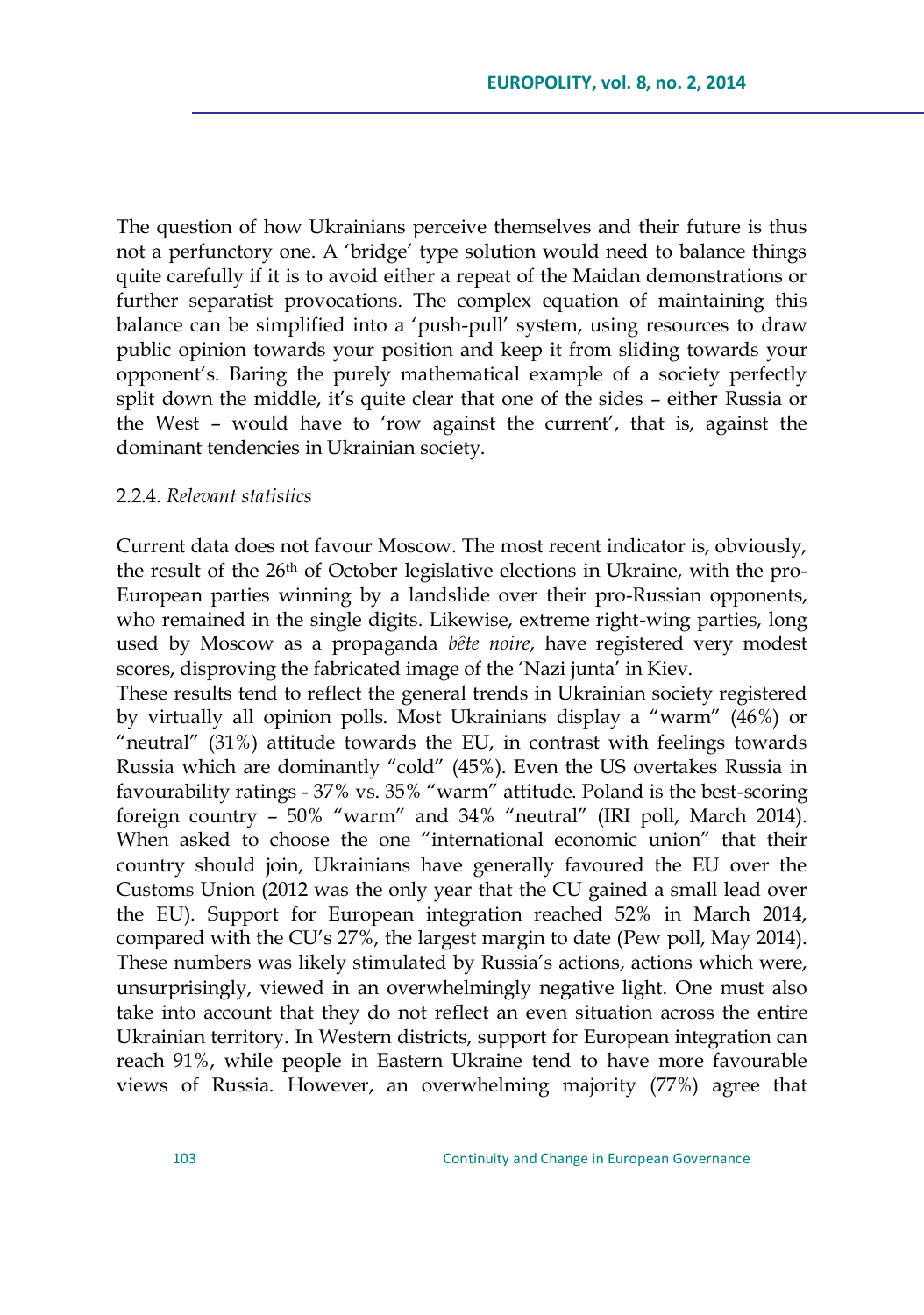Ukraine should remain a unified state (Pew poll, May 2014). This includes inhabitants of Eastern regions (70%) and even the Russian speaking population (58% of them support a united Ukraine). The only region where all numbers appear reversed is Crimea, but that is arguably a very distinct case.

Illustrative for the potential viability of a ‗bridge' solution, the numbers show that, in March 2014, a plurality of Ukrainians (43%) considered it more important to have strong ties with the EU rather than Russia (which polled at just 18%). 27% of respondents said it was important for Ukraine to have strong ties with both (Pew poll, May 2014). Again, these numbers fluctuate between Western and Eastern Ukraine, but support for the EU never goes below 21% and that for Russia does not rise above 30%. A September 2014 IFES poll showed the numbers being at 59% for closer ties with the EU, compared with 8% for Russia. Due to the situation on the ground, this latest poll excluded the Donbas region. A frozen conflict that would effectively place these areas outside the Ukrainian political dynamic would, in fact, guarantee a solid pro-European majority in the rest of the country. This is supported by several other poll indicators: 70% percent of Ukrainians outside Donbas have a positive opinion of the EU's leadership, as opposite the 12% for Russia.

The question of foreign influence shows Ukrainians sharply critical of Russia, with  $67\%$  considering that country's influence "bad" or "very bad". Just  $22\%$ view it as positive. Even in the East, opinions on Russia are predominantly negative (58%), rather than favourable (26%). Russian speakers themselves give Moscow the thumbs-down  $(44\%$  "bad" to " $41\%$  "good") The EU  $(45\%$ good" / 33% "bad") and the US (38% / 38%) present far more balanced images (Pew poll, May 2014).

Two other aspects are essential for future projection. The first is that support for stronger ties with the EU is highest among young Ukrainians (ages 18-29). The second is the possible correlation between unfavourable views of Russian influence and the desire for a democratic system at home. 60% of Ukrainians believe that "Russia does not respect the personal freedoms of its own citizens" (Pew polls, May and July 2014). This is about the same number  $(64%)$ that consider democracy preferable to any other form of government with a clear majority across all age groups (IFES poll, September 2014). When asked to pick up to five statements they associate most with democracy, a majority picks protecting human rights (59%), followed by consistent enforcement of the law (53%), and no official corruption (48%).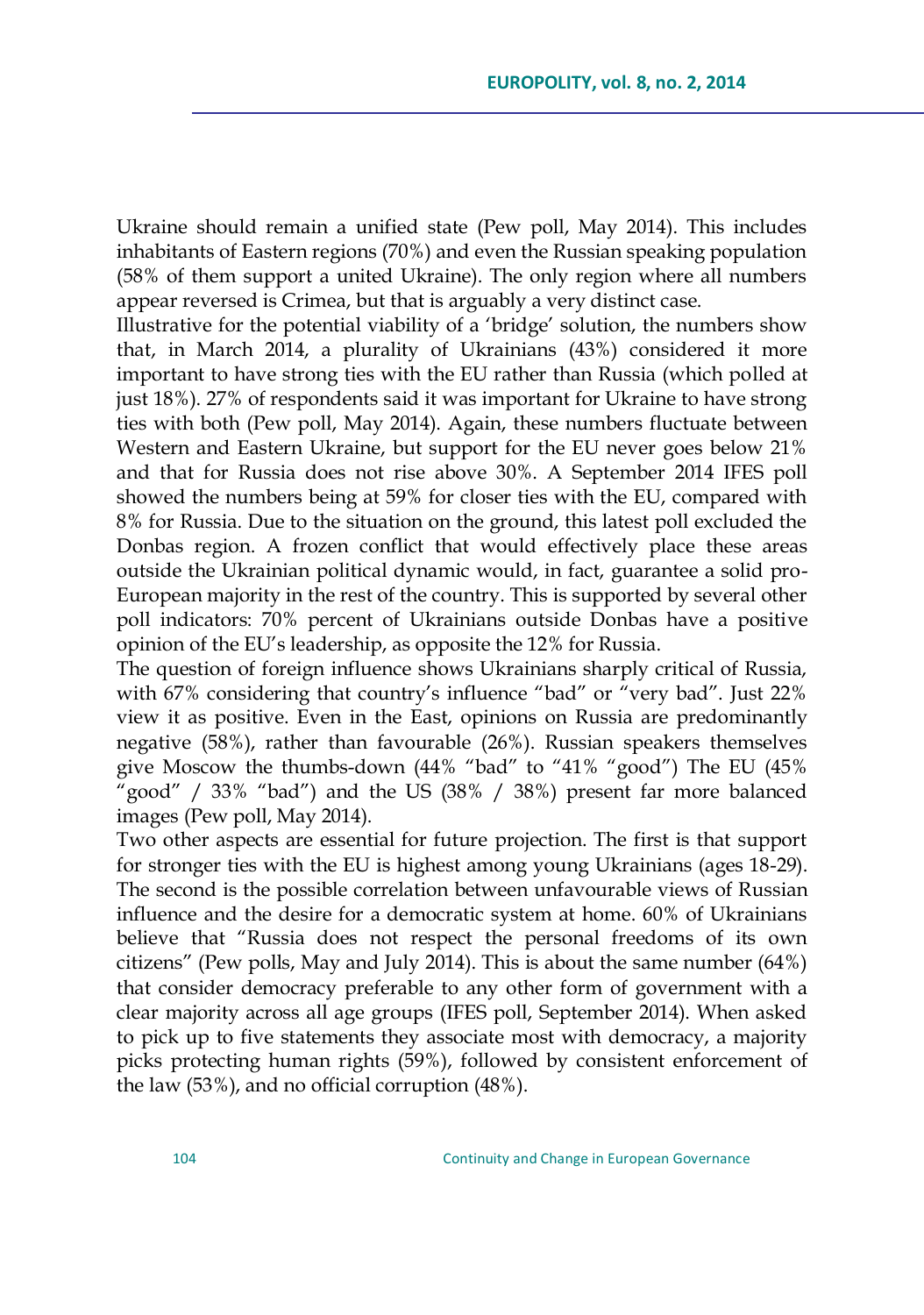One of the conclusions drawn from these figures is that most Ukrainians would like their country to pursue a democratic development path and will look to other European countries (rather than Russia) for inspiration. This does not, of course, mean the emulation of all specific characteristics of what could be generally called 'the European model'. As events have shown, there is still plenty of distrust and misunderstanding of some aspects - those pertaining to minority rights for instance. It does mean however, that the main characteristics of the model - democracy, human rights and political freedoms, prosperity rooted in a free market economy - are likely those envisaged by most Ukrainians when they think about the future of their country. This is amplified by the fact that they have a number of 'success stories' literally on their doorstep. These are the EU's Eastern members, ranging from the Baltic States - formerly part of the Soviet Union, just like Ukraine - to a belt of former Warsaw Pact countries stretching from Poland, through Hungary and Slovakia, all the way to Romania. In 1989-1990, these states started, in many respects, from similar positions. They had all been Communist one-party states with centralised economies. Their standards of living were similar. In fact, Ukraine was better off than many. But the paths they pursued diverged more and more as time passed and, consequently, the differences became stark. A comparison with Poland, closest to Ukraine in terms of size and population and with strong cultural and historical ties to its Eastern neighbour, is emblematic. In 1990, Ukraine had a GDP of 81.46 billion USD. In 2012, that figure had little more than doubled, to 176.3 billion. By comparison, Poland started out in 1990 with 20 billion less (a GDP of 64.55 billion USD), but reached 489.8 billion in 2012. *Per capita* distribution is 12.707 USD for Poland, compared to Ukraine's 3.866 USD. Even allowing for differences in population size, the disparity is enormous, considering the point of departure. This is the kind of contrast that generates frustration, disappointment and revolt. It is safe to assume that when the people of Kiev took to the streets in the winter of 2013 their gesture was not purely out of affection for Brussels' Byzantine bureaucracy, but in support of a future that seemed to offer the best choice for their country.

One of the ultimate caveats of opinion polls (and elections) is that they only reflect the state of play at a given moment in time. As a matter of fact, the history of Ukraine's last three elections is one of alternation between pro-Russian and pro-Western forces. It could be argued that a reversal of the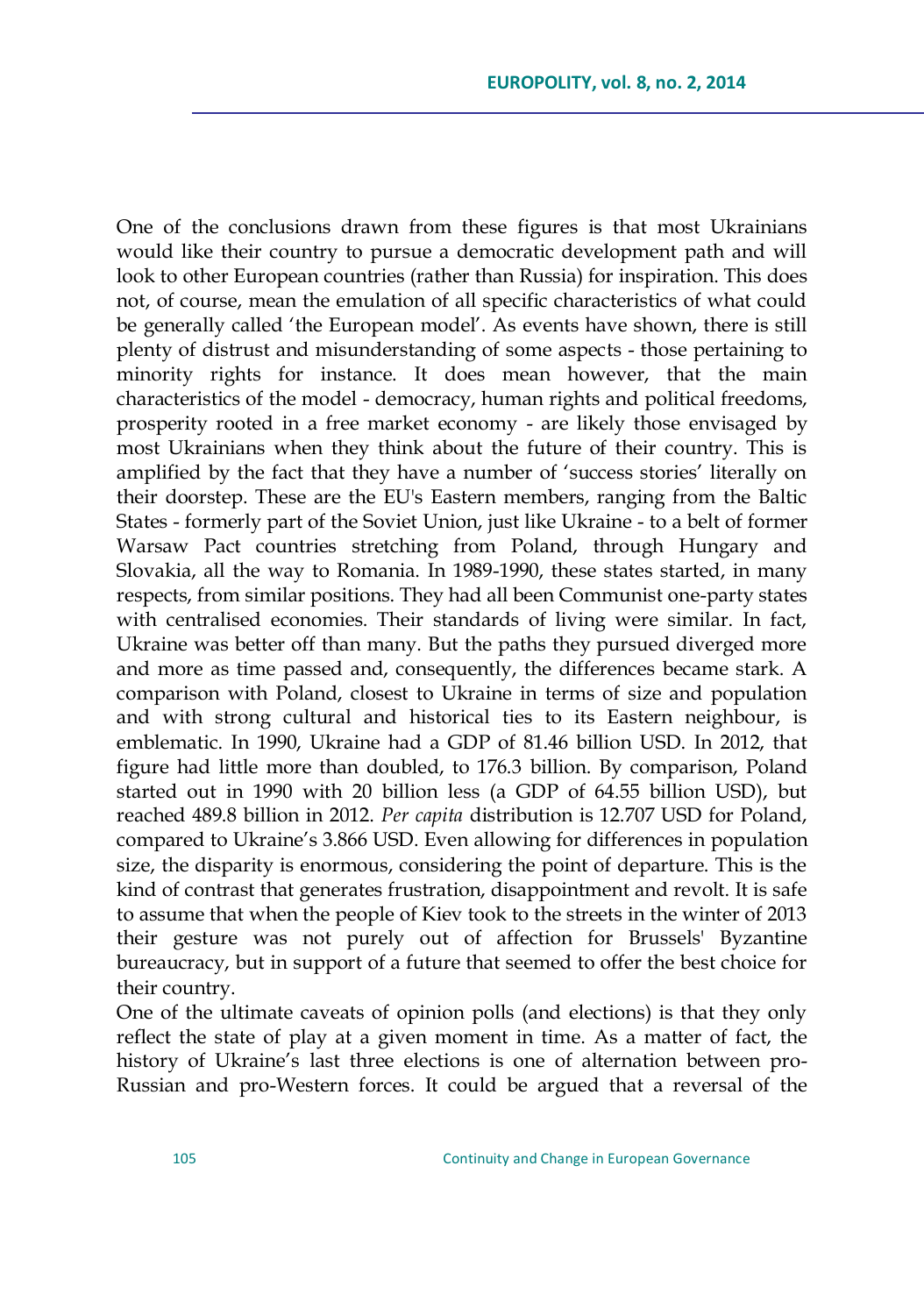current trend is not impossible, considering the staggering difficulties that the current pro-Western government faces and the correspondingly high possibility of disappointment. However, as already shown, there is one factor that has severely affected the position of pro-Russian forces – Moscow's very actions over the past year. The unlawful military seizure of Crimea, the support for armed separatists in the East, its embargo on Ukrainian goods and (not unprecedented) threats to cut off the gas supply in the coldest months of the year have done little to endear it to the Ukrainian population, even the Russian-speaking one. Consequently, this has discredited its political supporters in the Rada, leading to the dismal election results. This was also compounded by the fact that the population in Crimea and the Donbas, the traditional constituencies of the pro-Russian parties, has been almost completely removed from the voters' pool. These negative effects are unlikely to be erased in the course of a single election cycle. Added to this is the fact that the very process of moving towards a genuinely accountable democracy is viewed by the current Kremlin leadership as a potential liability, multiplying the efforts required to maintain a 'favourable' status-quo. The sustainability of such a status-quo would not be impossible but, presuming that current trends in Ukrainian society continue, even at a moderate level, may prove far too costly for Moscow. The problem of enforceability would also strike back with a vengeance. What would happen should Ukrainians consistently elect Westernleaning governments, which will implement measures designed to move the country closer to Europe (even if full EU membership would be off the table)? This would certainly alter the 50/50 equilibrium and it is very hard to envisage an efficient mechanism that can be constructed to compensate for this.

2.3. The 'Finlandisation' myth

A thorough analysis would not be complete without a brief examination of the model quite often invoked: Finland, a country which has given its name to a particular concept in political science – 'Finlandisation'. A number of voices, including Kissinger and Walt have suggested that this can be a viable option for Ukraine. However, many arguments in favour of this arrangement use an extremely simplified model, often overlooking some of the key aspects of Finland's experience during the Cold War.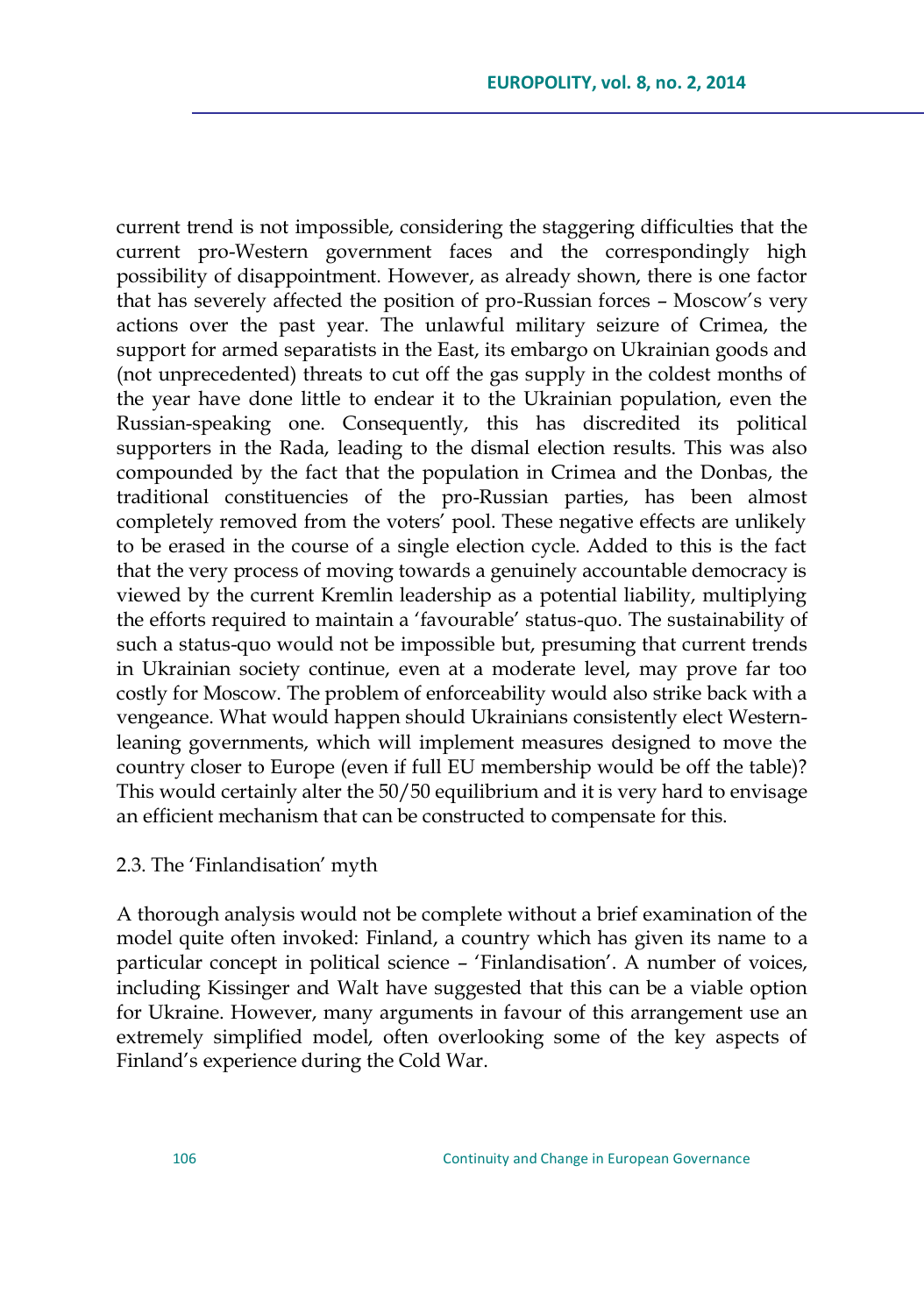The policy known as 'Finlandisation' was legally based on the "Agreement of Friendship, Cooperation, and Mutual Assistance", signed between Finland and the Soviet Union in 1948. Through this act, Finland assumed the obligation to actively resist any attempted armed attacks "by Germany and its Allies", against the USSR through its territory, requesting Soviet military assistance if needed. In exchange, it was allowed to maintain a certain degree of neutrality during the Cold War. This did not come without costs, both in the country's foreign relations and in its internal political life. Finland had to refuse all Marshall Plan aid and strike a balance between commercial agreements with the European Economic Community and those with the USSR. Cooperation with the other Nordic states was also reduced. There were Finnish proposals in the 1960s for 'Scandinavian neutrality', which would have allowed for closer regional ties. These proposals included Norway leaving NATO (signing instead a defence agreement with the UK and US). No such ideas were adopted, or even seriously taken into consideration by the other Scandinavian states. However, one can see the amount of effort needed to preserve Finland's limited degree of autonomy, as well as the impact of the surrounding security architecture. Internally, the efforts made and compromises needed were even higher. Moscow held a virtual veto on the composition of the Helsinki government and the general behaviour of all major Finnish political parties. An unprecedented degree of self-censorship was required from Finnish society, which included the banning of all books and movies that depicted the USSR in a negative light (more than 1700 book titles were banned and catalogues of banned books existed in all public libraries). School textbooks were adjusted to reflect pro-Soviet views. The Finns themselves internalised this attitude, convinced that only neutrality could provide genuine security and that no Western states were willing or able to challenge the USSR over Finland (one must remember that, at the Yalta conference, the country had been assigned to the Soviet sphere of influence).

This description highlights some of the substantial differences that make a ‗Finnish path' for Ukraine effectively moot. There are key differences in Russia's attitude towards the situation, in the external environment and, crucially, in the internal trends and dynamics of the two countries.

As previously shown, Ukraine occupies a central historical and cultural place in the mind of the Russian public. It is regarded as the birthplace of Russian culture. Keeping Ukraine in its orbit reinforces both Russia's pride and its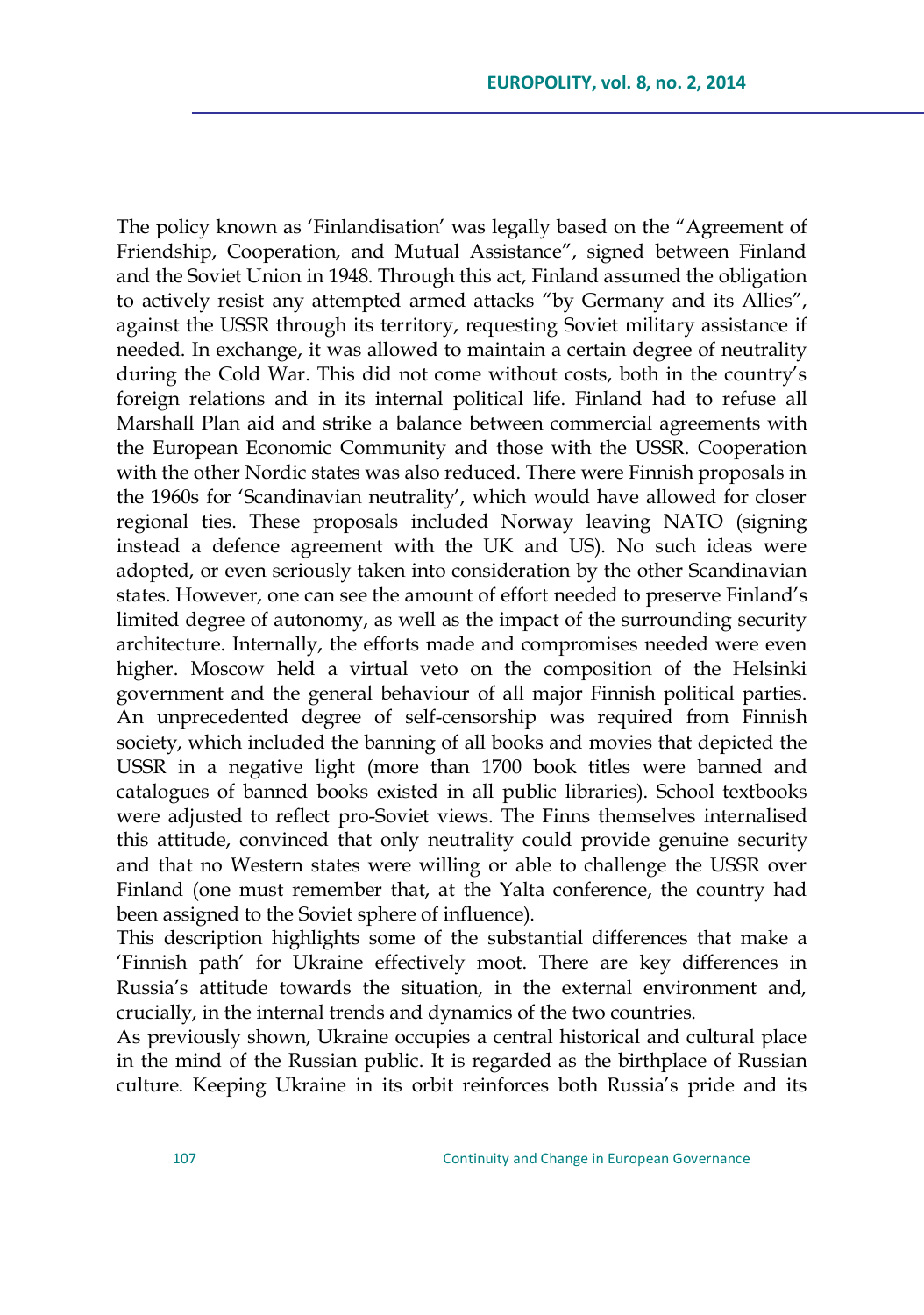national identity. Any 'imperial' project is incomplete, if not meaningless, without Ukraine. Russian elites, whoever they are, will always regard Ukraine as a core national interest, worth fighting for. The Russian public will be easily mobilised in support. By contrast, Finland was only part of the Czarist empire for a century (1809-1917) and was governed as an autonomous Grand Duchy, not regarded as a Russian heartland. It, therefore, generates no such heated emotions.

From the geopolitical point of view, Ukraine is the key link between Russia and the rest of Europe and, if controlled by another power, one of the most acute points of vulnerability. The Russians remember the lessons of history better than most, including the fact that the great Ukrainian plain has served as the route of most major invasions, up to and including World War II. By contrast, Finland's geographical position, relief and climate make it a much less likely or feasible invasion route against Russia. This was underlined by the Finnish Foreign Minister, Carl Enckell, after the signature of the 1948 Agreement, when he attributed the relatively soft terms of the document to the "particular geographical position" of Finland, by contrast to "the East European friends of the Soviets". The historical contexts for Finland in the late 1940s and Ukraine in 2014 couldn't be more different. There was no intention of creating a ‗Finnish bridge' of any sort, an action which would have had limited uses and many associated risks in the context of the Cold War, where sides were clearly delineated and economic interaction between the two blocs was not nearly at today's level. The very nature of the Cold War - the static nature of the balance in Europe, the clear demarcation lines and relative isolation of the two sides - made 'Finlandisation' possible. Even in such a rigorous environment, it was necessary for Finnish leaders to be extremely cautious in avoiding any gesture that could trigger a Soviet intervention. Equating 'Finlandisation' with neutrality may not necessarily be accurate, if one considers that there were, in fact, neither international security guarantees of any kind for Finland, nor any 'counter-guarantors' from the West. A Soviet invasion would have undoubtedly had costs – and likely push all Scandinavian states towards closer relations with NATO – as well as risks of escalation in the context of the Cold War. But, if one takes into account the terms of the 1948 agreement, Finland's status was dependent on the USSR's benevolence (which is likely why Moscow had no major problems with it). This certainly does not resemble the 'bridge between East and West' mantra.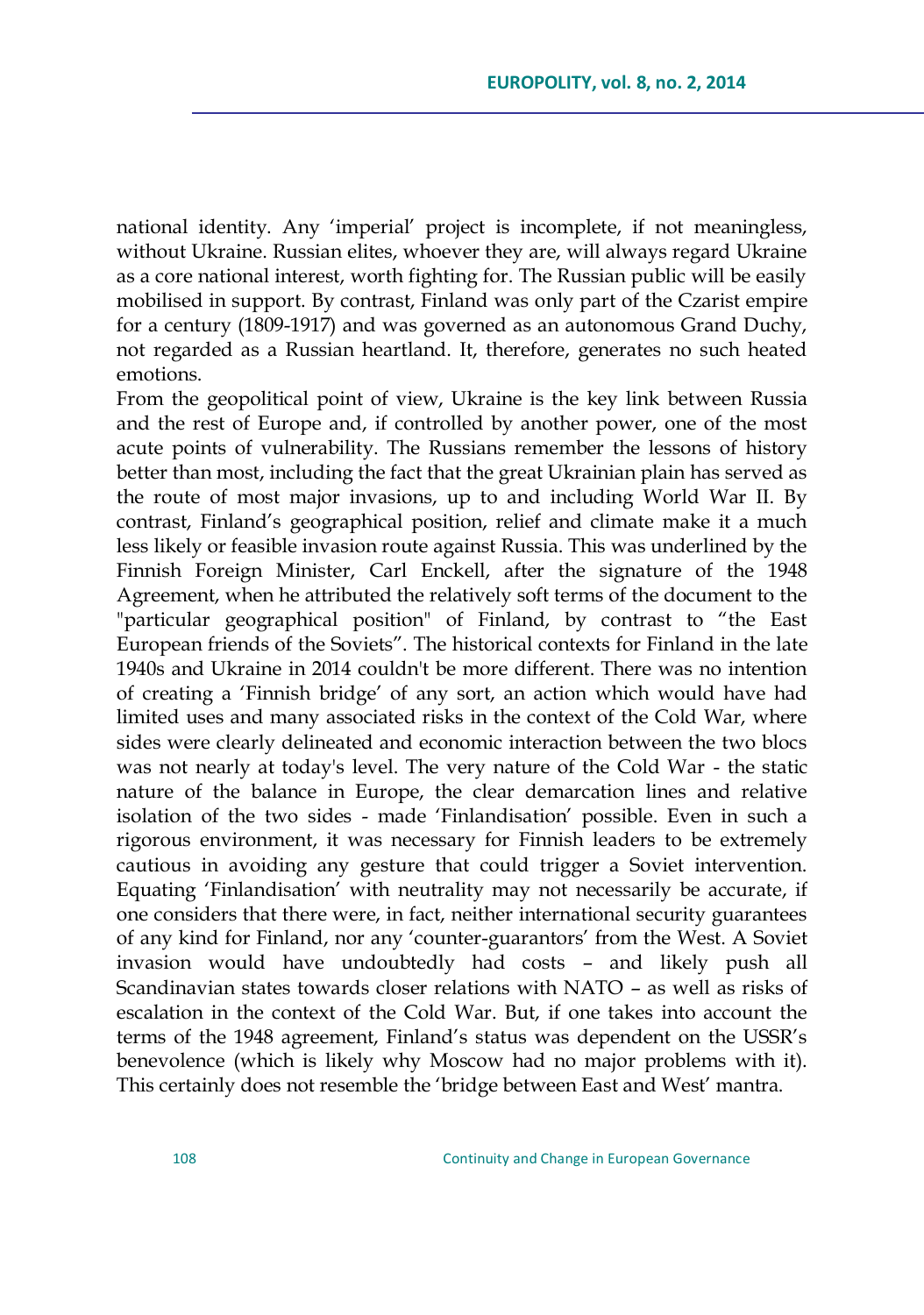Some analysts (Botticelli 1986) circumscribe the regional dynamic to the "Northern Balance Theory", which states that the balance between Western and Soviet interests was maintained by a USSR-friendly Finland, a neutral Sweden and NATO members Norway and Denmark. No such regional conditions exist, or are today possible, in Eastern Europe. But the theory does underline the fact that maintaining neutrality depends heavily on decisions taken by neighbouring countries (not necessarily great powers), as well as on the regional power equation. In Ukraine's case one should examine the possible paths for the Republic of Moldova or Belarus in a possible settlement. Maintaining, in today's Ukraine, the kind of domestic acquiescence and selfcensorship that can keep the Kremlin reassured would be virtually impossible in the age of 'Twitter revolutions'. The overwhelmingly negative opinion about Russian influence evidenced by the latest polls, as well as the dismal showing of pro-Russian parties in the elections, coupled with the young generation's European aspirations, poor opinion of censorship and opportunities to travel abroad and access information, put Ukrainian society in 2014 a world apart from Finland in the 1960s. There is no way that Moscow (or any other major actor, for that matter) could exercise the kind of decisive, uncontested influence on the country's political life needed to ensure unchallenged neutrality. Necessary internal compromises that curtailed the exercise of certain rights and limited a democratic government's choices were more easily justified in the era of mutually accepted destruction. Today's political landscape is simply to complex and fast-moving to permit Ukraine becoming 'Finland 2.0'.

# **3. POTENTIAL ROLE OF THE "BRIDGE" SOLUTION IN A CONTINENTAL SECURITY ARCHITECTURE**

The concept of a 'Eurasian security architecture' has been circulated for a number of years, with Russia offering by far the most substantial and articulated view in this regard. Its outlines were first drawn in a speech, delivered by then-President Medvedev in Berlin in 2008 (Russian Presidency 5 June 2008). The proposal was further fleshed out in 2009, when a draft ‗European Security Treaty' – EST (Russian Presidency29 November 2009) was presented by foreign minister Sergei Lavrov at the December NATO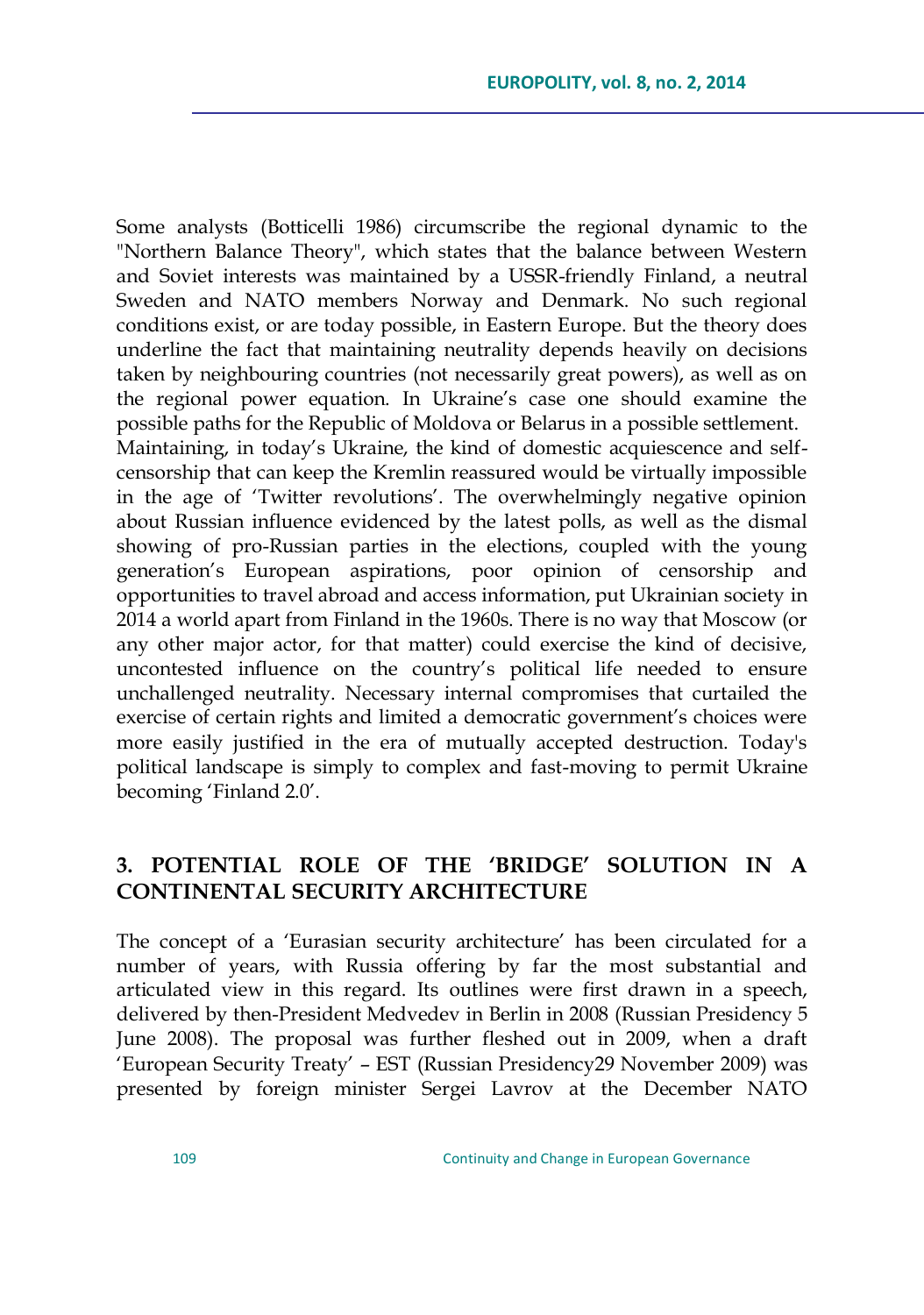ministerial meeting. It drew on positions consistently expressed by Moscow over the previous years and codified them in a set of core principles. The most important of these was the so-called "indivisibility of security", which would, according to the draft treaty, forbid countries from "strengthening their own security at the expense of other parties to the treaty, member states or organisations‖ (draft EST text 2009). At the same time, it would provide a type of ‗blanket Article 5' to all signatories, by giving any party the right to intervene militarily in support of another ("Every party shall be entitled to consider an armed attack against any other party an armed attack against itself"). These provisions would make it practically impossible for European states bordering Russia to effectively ensure their own security. None can match its military capabilities and even attempting to do so would likely fall under the "strengthening own security at the expense of others" heading. Collective defence organisations would be similarly barred ("indivisible security"). This would be another step towards Moscow's goal of the removing the US from European security affairs, or, at least the severe diminishing of its role to the point where it could no longer serve as an effective 'offshore balancer' to Russia.

More recently, president Putin has also indicated the Kremlin's preference for an overarching agreement, a "peace treaty" that will formalise the outlook of the world after the Cold War. "The Cold War is over. But it did not end with peace. [Nor with] a transparent and clear agreement on new rules and standards", he stated in a speech delivered on the 24<sup>th</sup> of October 2014 (Sputnik News 24 October 2014).

However, a comparison between Russian rhetoric and its actions in Ukraine is far from reassuring. It's hard to imagine compatibility between brutal, militarily-backed *realpolitik*, guided by the zero sum principle and "indivisible security". The Moscow interpretation of the term seems to be that its own military forces should be able to ignore such inconvenient 'divisions' as legally recognised state borders. And it is unlikely to react in a positive manner should other states decide that an armed attack against Ukraine or Georgia "is an armed attack against themselves" (draft EST text 2009).

The truth of the matter is that, within the new 'security architecture', Moscow wants to formalise a key role for itself, likely accompanied by the recognition of its own sphere of influence, comprising, if not all former Soviet states, at least 'Russian-speaking' areas in these countries. Such objectives are hardly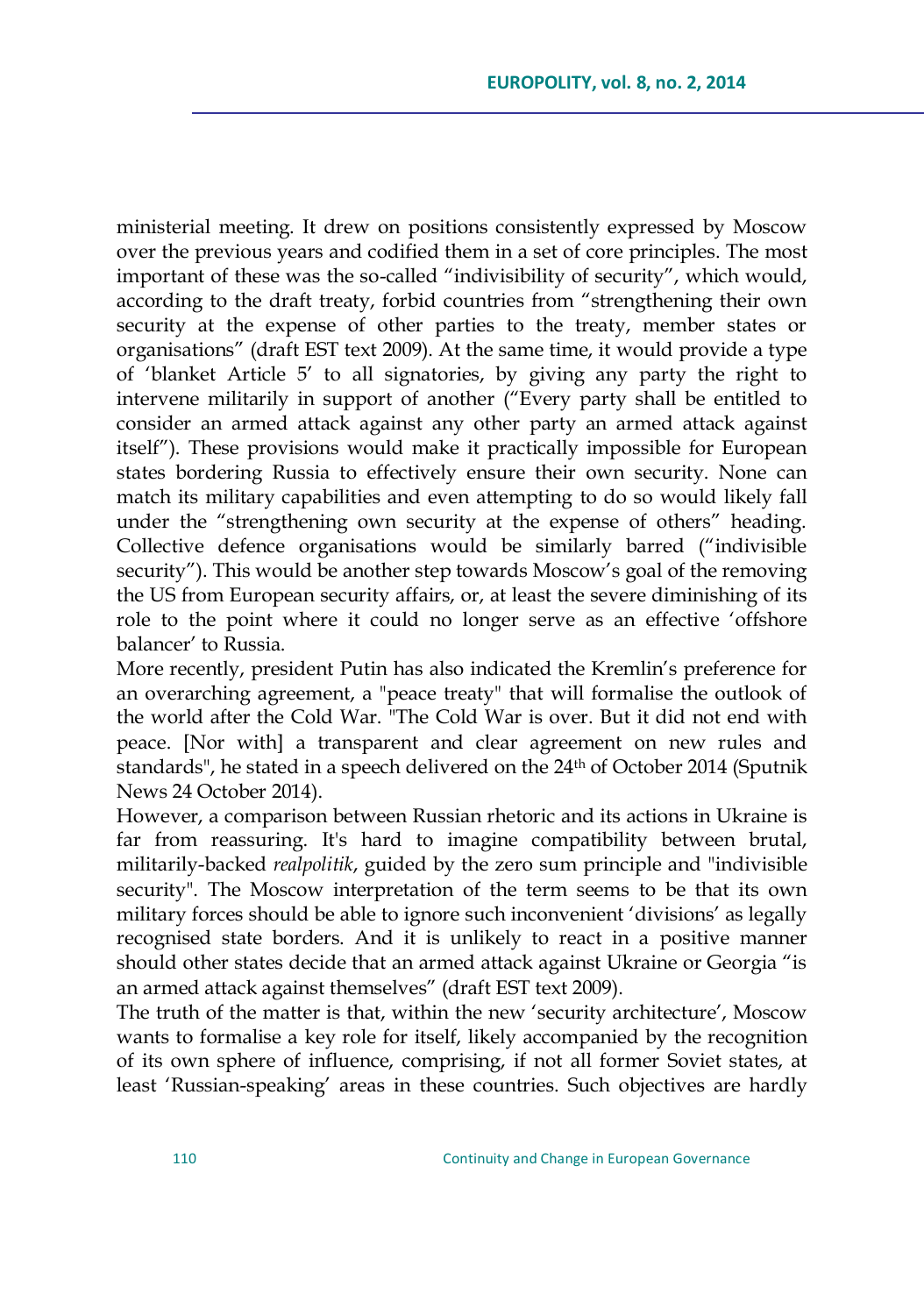inconspicuous (Klein 2009; De Haas and Marcel 2010) and so are their negative effects on the proposal's viability (Kramer and Fata 2010; Weitz 2012).

The difficulty in both sustaining and enforcing such a settlement stems from the fact that there is, realistically speaking, no final settlement that would be acceptable by all parties. A slide one way or the other would either put an untimely end to Russia's regional ambitions or to the EU's Eastern policy.

Virtually all the actors involved - the EU, NATO, US, Russia and Ukraine itself - are currently redefining their strategic priorities and objectives. The EU's Eastern Partnership has been a positive initiative, which generated tangible results, but it is not enough. It does not have an end state (and cannot be considered an end in itself) largely because the EU as a whole has not decided what it really wants to achieve in its Eastern Neighbourhood. The new Junker Commission has unambiguously stated that no new members will join the Union in the following five years and this reflects the mood of most current Member States. But enlargement has been the EU's most successful policy and ‗slamming the door' in the face of European states willing and able to fulfil all criteria would be not just an admission of failure, but a blow to the very founding principles of the Union. However, it is unlikely - given the current internal issues the EU struggles with, as well as the broad palette of external challenges - that the issue of enlargement will be settled, one way or the other, in the near future. Though, it is imperative to keep the option on the table, even if it's a long-term one. Equally clear is the fact that the EU must maintain a working relationship with Russia.

This will be difficult, chiefly because Russia itself is struggling to come to terms with its place in the world. In fact, a large portion of the blame for the Ukrainian crisis can be attributed to Moscow's inability to generate a viable integration project for its region of interest. It has utterly failed to match the EU's power of attraction and, in fact, still struggles with the concept of 'soft power'. Its only means of projecting power are the traditional ones (military intervention, supporting affiliated regimes via direct and indirect subsidies), but those can go only so far in today's world. Its nationalistic streak has done much to alienate other post-Soviet states and its Customs Union / Eurasian Economic Union integration project seems clumsily handled. Recent statements - like the one made on August 29<sup>th</sup> by president Putin with regard to Kazakhstan's lack of statehood tradition (immediately followed by a suggestion that it is to the Kazakh people's advantage to "remain in the greater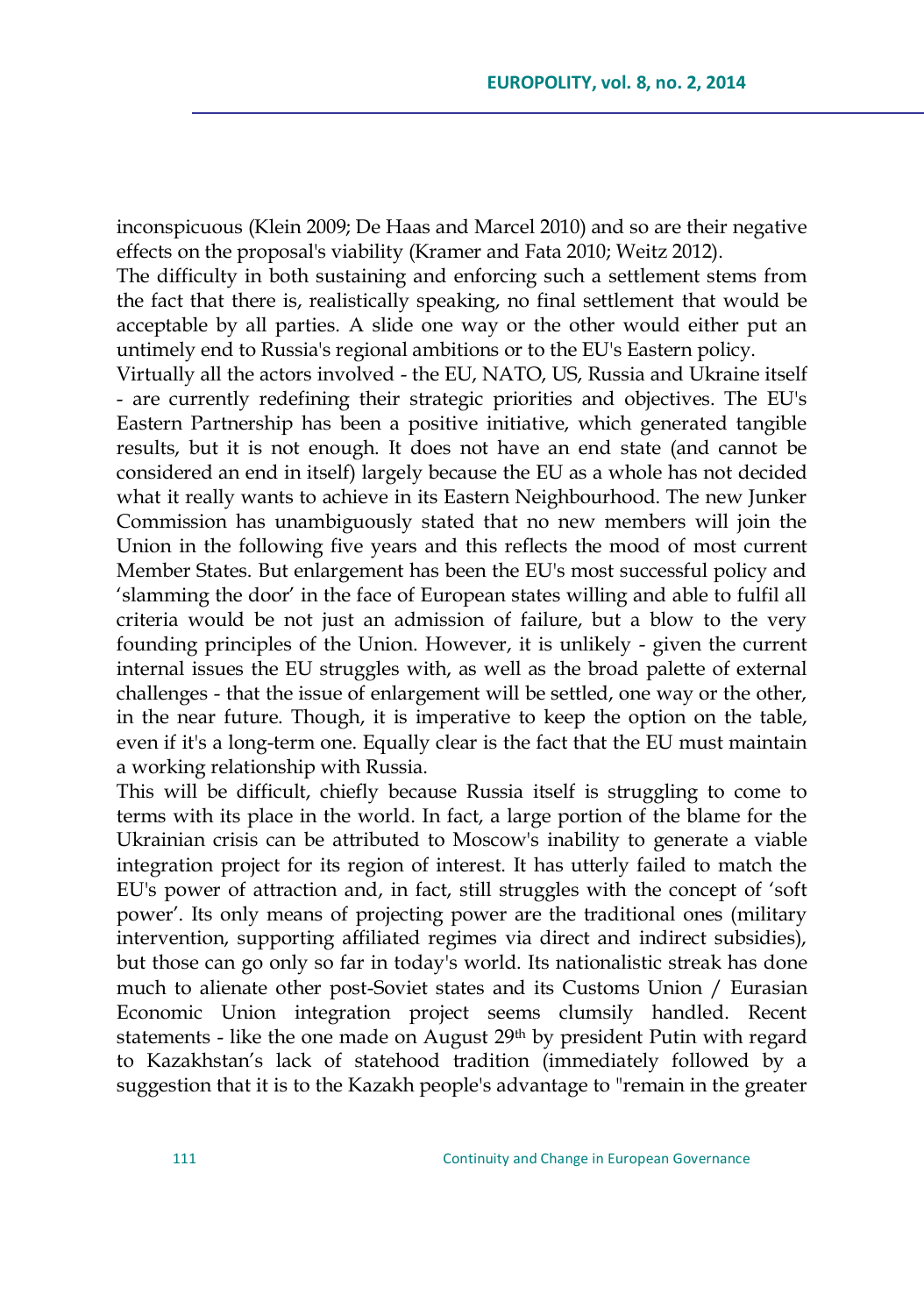Russian world" – see Radio Free Europe 3 September 2014) - have only contributed to alienating neighbours. As a metaphorical synthesis of Russian efforts and real effects, it seems Moscow has aimed to be the Third Rome, but appears more and more like the Second Babylon.

As for the US, it is still considering its role in Europe and redefining its post-Cold War relation with Russia (Jensen 2009; Stent 2014). For some policymakers, the ‗pivot to Asia' is the future and the US should focus on real strategic competitors (i.e. China). They relegate the Ukrainian crisis to a regional problem, ranking somewhat below the self-proclaimed 'Islamic State' and are happy to pass on as much responsibility as possible to Europeans. For others, the US never left Europe, nor should they contemplate the option. Indeed, one can argue that NATO has been reinvigorated by the Ukrainian crisis and has reacted adequately to reassure its members and reinforce the security of its Eastern flank. It remains clear that NATO and the Transatlantic alliance remain relevant and that most European states view them as cornerstones of European security.

### **4. CONCLUSIONS**

As is quite often the case, the 'bridge' solution is one that looks good on paper, but would struggle to survive contact with reality. Neither enforceability nor sustainability of such a deal could be maintained at the necessary levels, a result that can be attributed to a broad range of factors.

Some of these pertain to the current global and regional context. A 'Finland' option is derived from the history of the Cold War, a time when the 'balance of terror' ensured unprecedented stability in Europe, with static lines of contact and rigorously respected rules. Today's permanently shifting landscape makes a similar balance nearly impossible to maintain. On a macro level, globalisation and technological advances multiply the possibilities of interaction and influence. ‗Offshore balancers' like the US or China can be more easily brought into play. On the regional level, the equation is far more complicated and conflictual in 2014 Eastern Europe than in Cold War Scandinavia. The specific conditions for a 'Finland scenario' are not met. An essential aspect is that any solution for the Ukrainian case would impact, one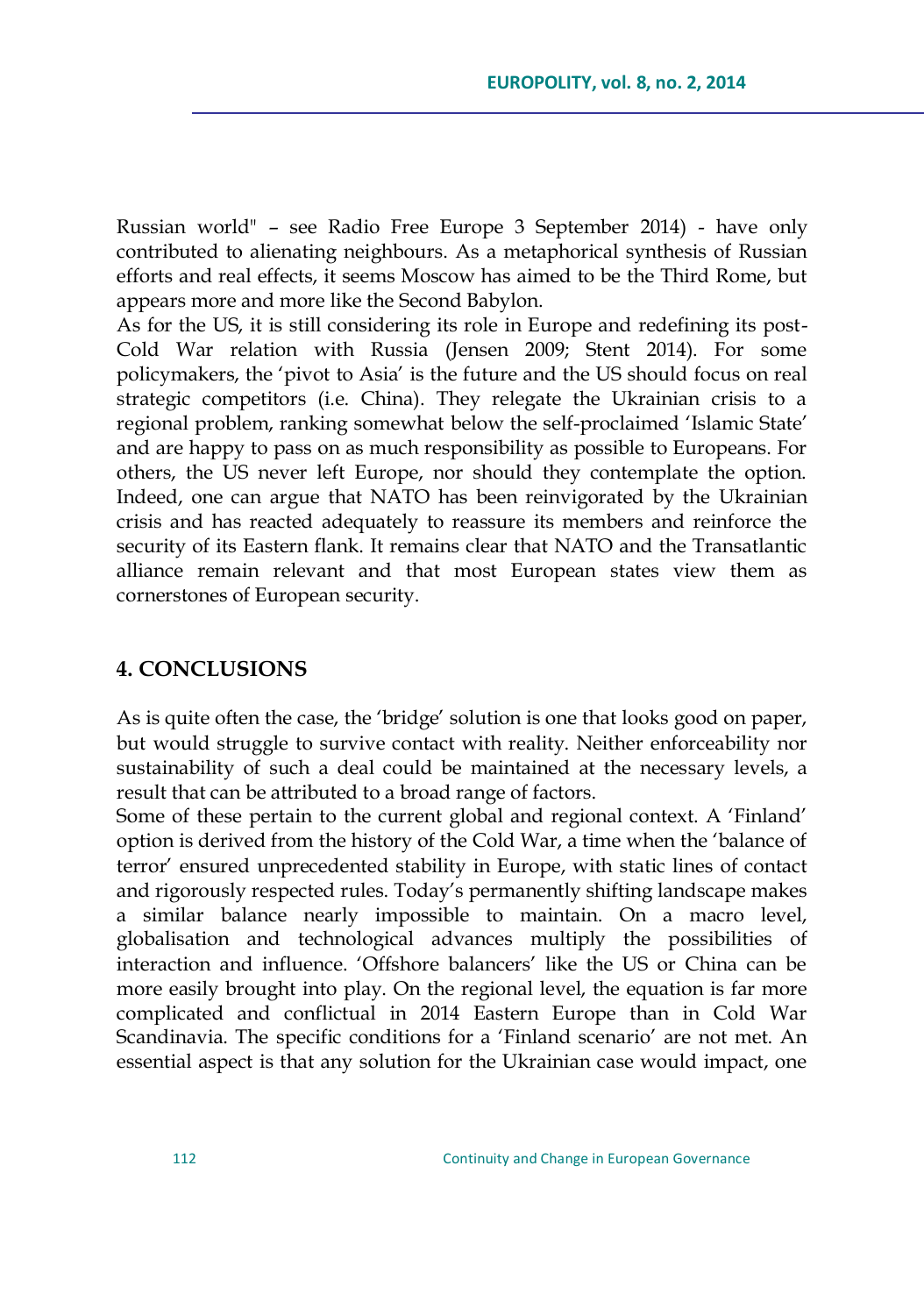way or the other, the Republic of Moldova, Georgia and, quite likely, Belarus and the Central Asian states as well.

Other factors are associated with intra-state dynamics. On a general level, social and technological advances mean that populations are more mobile, more informed and have higher expectations. The likelihood of quick and decisive socio-political changes is exponentially greater.

As previously shown, the question of national identity plays a central role in this case. Moscow's military action has galvanised a sense of separate, non-Russian identity in much of the Ukrainian population, particularly among the younger generations. This identity is increasingly associated with an aspiration towards a ‗European' (i.e. Western) model of society. Consequently, a new pro-European political elite has coalesced in Kiev, with a level of ambition to match. Many of the old political figures have been swept away, including almost all openly pro-Russian politicians. It will take some time for Russia to rebuild its political network in Ukraine and it will never approach its old level of influence as long as Crimea and the Eastern regions are removed from the political mainstream.

The occupation of Crimea, the military intervention, the subsequent international sanctions, all have created a significant financial liability for the Federation's budget, adding to the already wide economic gap between Russia and the EU. Moscow's attempts to reorient east, towards China, have resulted in a set of deals which, while heralded as political triumphs, appear rather to push Russia towards a losing economic model – supplier of energy and raw materials for its neighbouring state. In seeking to become a hegemon in Eastern Europe, Moscow may have inadvertently set itself on the path of becoming Beijing's junior partner in Asia.

This would be a deadly blow to the authoritarian, 'neo-imperial' and nationalistic model of society assiduously promoted by the current Russian leadership. In fact, in this model we find the root cause of the Ukrainian conflict and the main reason why a genuine '50/50' solution has little chance of working at this time. This main stumbling block could have been anticipated simply by looking at the sources for such a proposal. They are almost exclusively Western. And the simple reason for this is that this is not a solution that Russia can accept in the long term. As shown, Ukraine is part of the very core of Russian strategic interests and a key element in defining Russian identity. Doubly so if that self-assumed identity is that of a great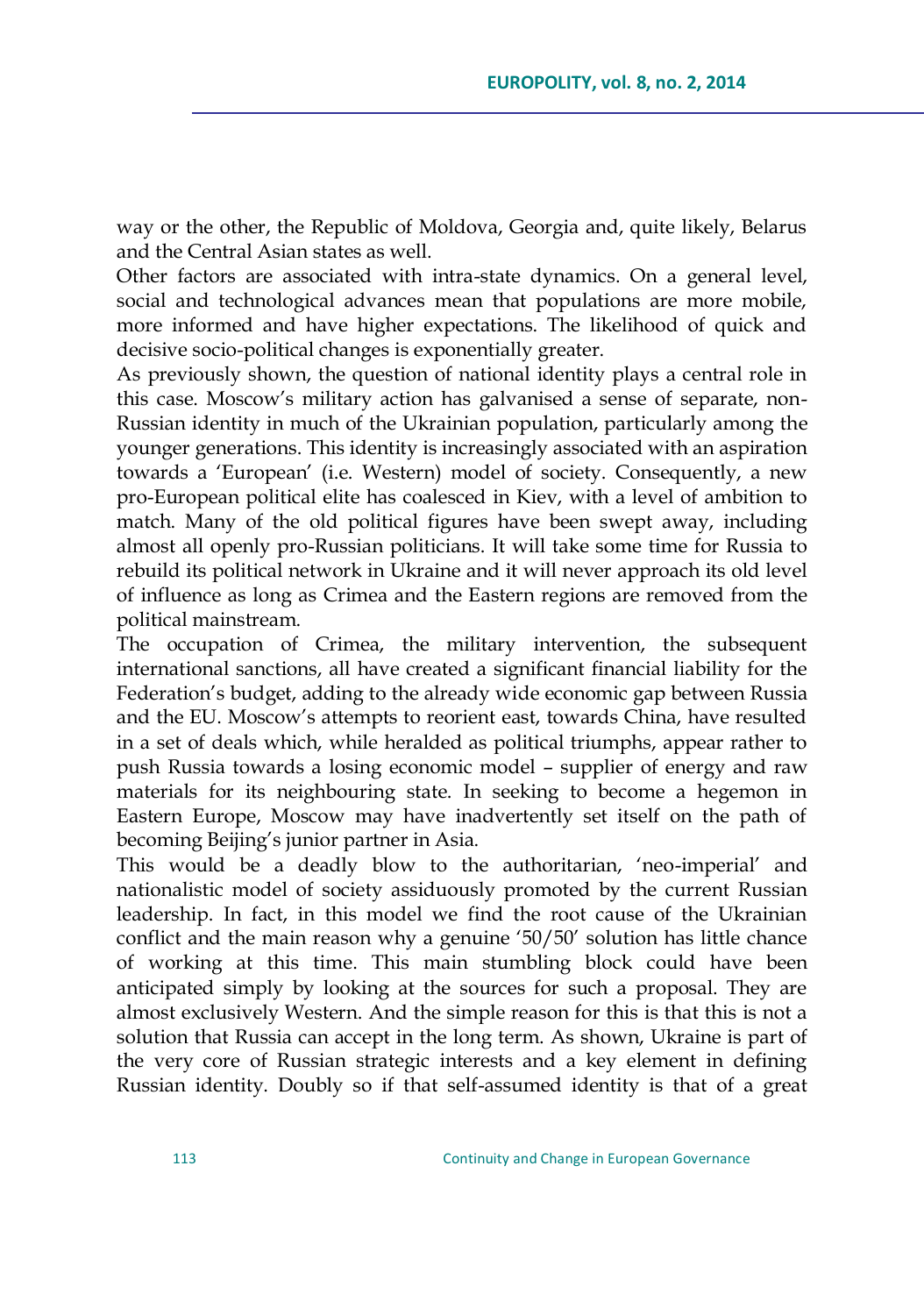power, a regional hegemon at the very least. Without Ukraine, Vladimir Putin would have little to show for his empire building efforts. Belarus, a few increasingly reluctant Central Asian states and a few unrecognised enclaves in Georgia or the Republic of Moldova are simply not enough. In fact, most of them tend to absorb Russian resources without providing major benefits.

At the same time, the other international actors are still struggling to define their own strategic interests and long term approaches to the region. A final settlement at this stage would impact everyone's calculations. It is clear that Ukraine is, at the moment, at the exact intersection of two major integration projects – the EU and a Russia-centred one. Despite their significant age difference, both of these projects are 'works in progress' and have not yet defined their limits or their aspirational final stages. They also have only poorly-defined ideas on how to relate to each other (the 'common economic space from Lisbon to Vladivostok' being a very distant goal right now). The truth of the matter is that the EU does not know yet what to do with Ukraine (or with the other Eastern partners). But it does make a genuine effort to assist them and ensure that democracy and prosperity are part of their future. The Union may be a 'work in progress', but this has, so far, been its natural state and it manages to work quite well. The opportunities it offers Ukraine and its people vastly overshadow other options.

Russia, on the other hand, knows quite well what it wants, but has so far been utterly unable to make a palatable offer. Its own Customs Union / Eurasian Economic Union seems like a doomed project squeezed in between powerhouses EU and China. Politically, many states view it as a transparent attempt to recreate a space of Russian hegemony, modelled on the defunct Soviet Union (president Putin's stated admiration of the USSR doesn't help in this regard).

Ukraine can't remain a 'no man's land' between these two projects and, unfortunately, there is little space for real neutrality and little advantage to be gained from it. However, the desire to end the active phase of the crisis and normalise, at least in part, relations with Russia, make it likely that some sort of deal will be made. It may even look, on the surface, like the aforementioned ‗bridge' solution. But it is exceedingly unlikely that any party, least of all Russia, would view it as a final settlement.

A ‗grand bargain', defining Russia's relations to the West once and for all is also unlikely. Without satisfactory resolutions in key cases (chief among these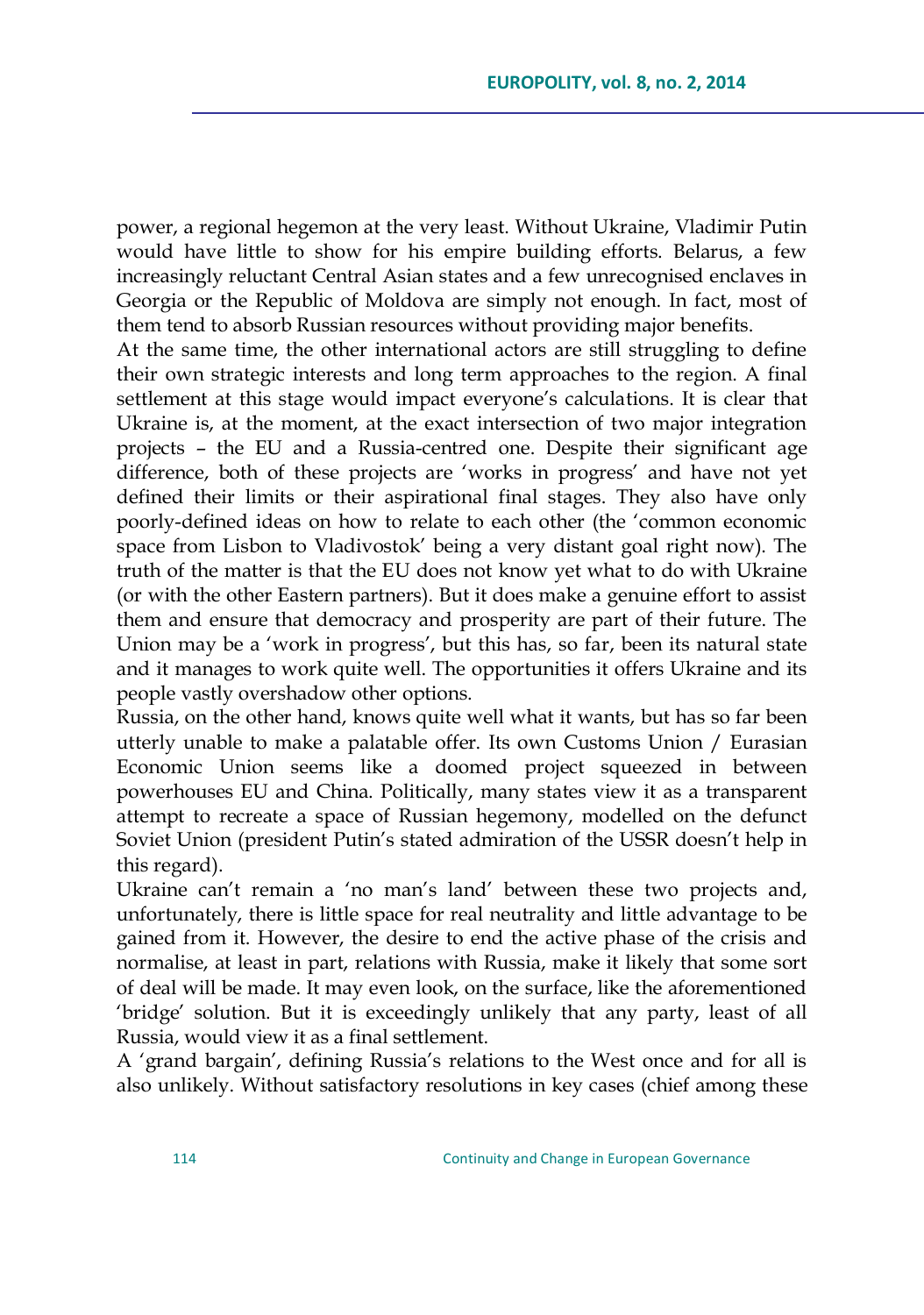Ukraine, but also the Transdniestrian issue, Georgia and others), an overarching agreement is impossible.

A more probable outcome for the near future would be a policy of 'complex containment'. This could be aptly described as 'cooperation at arm's length'. Both the EU and NATO have acknowledged that Russia can no longer be considered a genuine partner. The fact is, Moscow has positioned itself as, not just a competitor, but an outright adversary of the West. Its revisionist stance and attempts to undermine the current international system are dangerous and should not be downplayed. There are two particularly undesirable end results which the West must be careful to avoid. The first is appeasement – trying to remodel the European security architecture according to Russia's wishes would alienate virtually all Eastern member states, discredit the EU and destroy its Neighbourhood Policy, weaken international norms and, most of all, validate Russia's actions as a model of success. The second is alienation – completely rejecting any and all Russian concerns and pushing it into a cycle of adversity with the West.

‗Complex containment' is based on the fact that the current tensions are temporary and are largely based on the outlook of Russian leadership at the moment and how it chooses to frame the country's options and concerns. Some of its actions, in particular those designed to pressure the EU's Eastern partners, must be contained and mitigated. NATO must adjust to the new threat environment and reinforce its Eastern flank. No Russian action must be without an adequate response and the West must clearly underline the limits. But dialogue must continue and so must economic and political interaction, to the highest extent possible. 'Complex containment' will not be a permanent situation, but only a temporary point of balance, highly dependent on political evolutions, especially those within Russia. The final goal should be an honest partnership, based on respect for both the principles of international law and the sovereign choices of all states. It is doubtful that any of them will want to live under a bridge.

#### **REFERENCES**

• Botticelli, Peter. 1986. "Finland's Relations with the Soviet Union, 1940-1986.‖ *Student Historical Journal*. 18.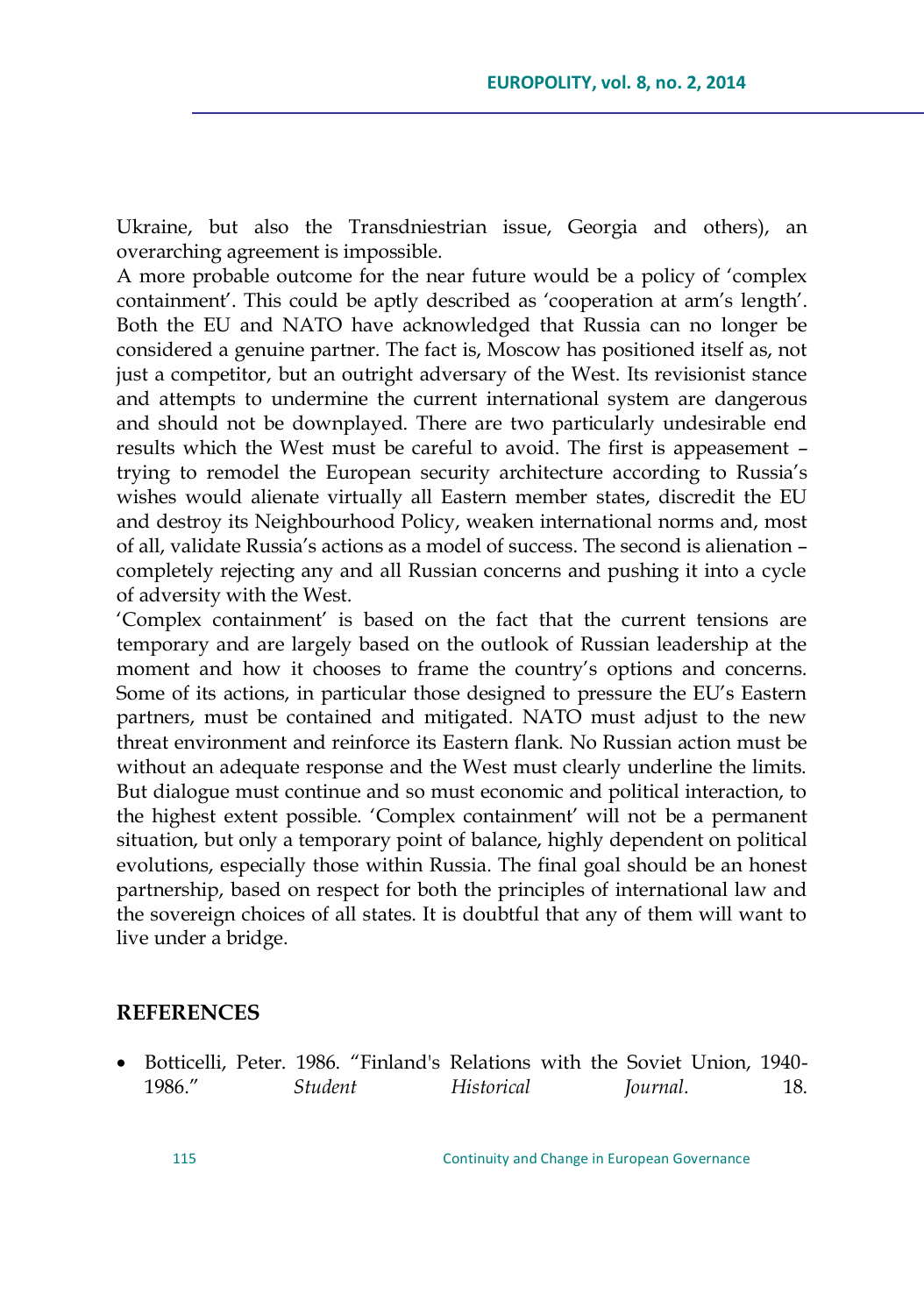[http://www.loyno.edu/~history/journal/1985-](http://www.loyno.edu/~history/journal/1985-6/documents/FinlandsRelationswiththeSovietUnion1940-1986.pdf) [6/documents/FinlandsRelationswiththeSovietUnion1940-1986.pdf.](http://www.loyno.edu/~history/journal/1985-6/documents/FinlandsRelationswiththeSovietUnion1940-1986.pdf)

- De Haas, Marcel. 2010. "Medvedev's Alternative European Security Architecture.‖ *Security and Human Rights* 1/2010.
- Dimitrakopoulou, Sophia and Andrew Liaropoulos. 2010. "Russia's National Security Strategy to 2020: A Great Power in the Making?" *Caucasian Review of International Affairs*, Winter, 4 (1). Accessed September 29, 2014. [http://www.cria-online.org/10\\_4.html.](http://www.cria-online.org/10_4.html)
- Giles, Keir. 2009. "Russia's National Security Strategy to 2020." *Rome: NATO Defense College*. Accessed September 20, 2014. [http://www.isn.ethz.ch/Digital-Library/Publications/Detail/?id=154909.](http://www.isn.ethz.ch/Digital-Library/Publications/Detail/?id=154909)
- Jensen, Donald N. 2009. "The US Reconsiders Transatlantic Security". In *The Indivisibility of Security: Russia and Euro-Atlantic Security,* edited by Andrew Monaghan. NATO Defense College. Accessed August 20, 2014. [http://www.ndc.nato.int/download/downloads.php?icode=143.](http://www.ndc.nato.int/download/downloads.php?icode=143)
- Kennan, George F. 2014. *The Kennan Diaries.* New York: W. W. Norton & Company.
- Kissinger, Henry A. 2014. "To Settle the Ukraine Crisis, Start at the End." *Washington Post*, March 5. Accessed March 9, 2014. [http://www.washingtonpost.com/opinions/henry-kissinger-to-settle-the](http://www.washingtonpost.com/opinions/henry-kissinger-to-settle-the-ukraine-crisis-start-at-the-end/2014/03/05/46dad868-a496-11e3-8466-d34c451760b9_story.html)[ukraine-crisis-start-at-the-end/2014/03/05/46dad868-a496-11e3-8466](http://www.washingtonpost.com/opinions/henry-kissinger-to-settle-the-ukraine-crisis-start-at-the-end/2014/03/05/46dad868-a496-11e3-8466-d34c451760b9_story.html) [d34c451760b9\\_story.html.](http://www.washingtonpost.com/opinions/henry-kissinger-to-settle-the-ukraine-crisis-start-at-the-end/2014/03/05/46dad868-a496-11e3-8466-d34c451760b9_story.html)
- Klein, Margarete. 2009. "Russia's Plan for a New Pan-European Security Regime: A Serious Proposal or an Attempt at Division?‖ *Russian Analytical Digest* 55. Accessed September 12, 2014. <http://www.css.ethz.ch/publications/pdfs/RAD-55-6-9.pdf>
- Kramer, David J. and Daniel P Fata. 2010. "Why the Medvedev Proposal Is a Non-Starter". German Marshall Fund of the United States, March 2010. Accessed August 18, 2014. [http://www.gmfus.org/galleries/ct\\_publication\\_attachments/ForeignPoli](http://www.gmfus.org/galleries/ct_publication_attachments/ForeignPolicyKramerFataBFPaperNewEuropeanOrder.pdf) [cyKramerFataBFPaperNewEuropeanOrder.pdf.](http://www.gmfus.org/galleries/ct_publication_attachments/ForeignPolicyKramerFataBFPaperNewEuropeanOrder.pdf)
- Mearsheimer, John J. 2014. "Why the Ukraine Crisis Is the West's Fault. The Liberal Delusions That Provoked Putin‖. *Foreign Affairs*, September/October. Accessed September 20, 2014. [http://www.foreignaffairs.com/articles/141769/john-j](http://www.foreignaffairs.com/articles/141769/john-j-mearsheimer/why-the-ukraine-crisis-is-the-wests-fault)[mearsheimer/why-the-ukraine-crisis-is-the-wests-fault.](http://www.foreignaffairs.com/articles/141769/john-j-mearsheimer/why-the-ukraine-crisis-is-the-wests-fault)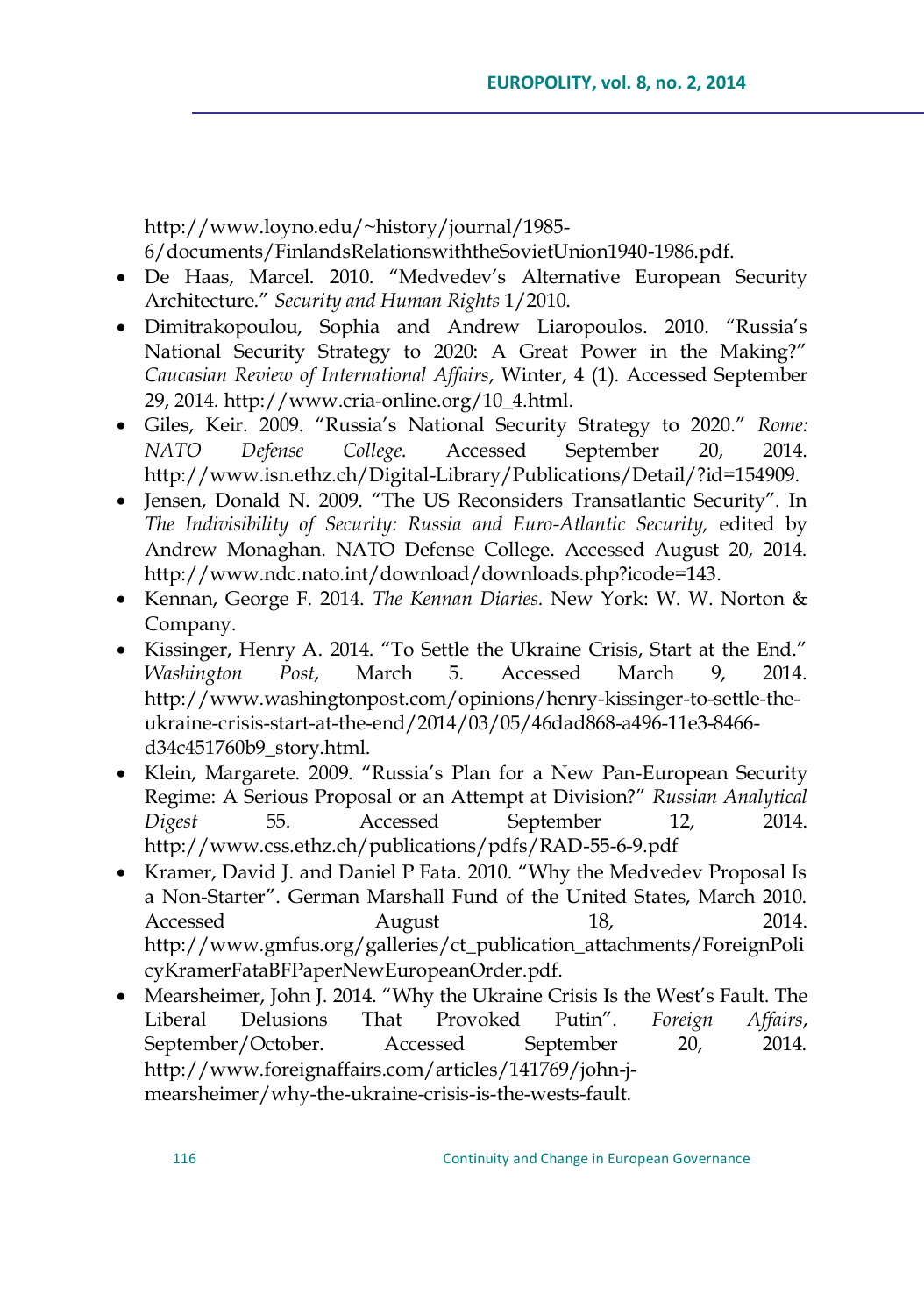- Mearsheimer, John J. 2014. ―Getting Ukraine Wrong‖. *New York Times*, March 13. Accessed April 1, 2014. [http://www.nytimes.com/2014/03/14/opinion/getting-ukraine](http://www.nytimes.com/2014/03/14/opinion/getting-ukraine-wrong.html?_r=0)wrong.html? r=0.
- Rogozin, Dmitry. 2009. "Russia, NATO, and the Future of European Security." Chatham House, February 20, 2009. Accessed August 1, 201[4.http://www.chathamhouse.org.uk/files/13622\\_200209rogozin.pdf.](http://www.chathamhouse.org.uk/files/13622_200209rogozin.pdf)
- Rumer, Eugene and Angela Stent. 2009. "Russia and the West". Survival: Global Politics and Strategy, *International Institute for Strategic Studies*, April–May. Accessed October 2, 2014. [http://www.iiss.org/en/publications/survival/sections/2009-](http://www.iiss.org/en/publications/survival/sections/2009-5f8e/survival--global-politics-and-strategy-april-may-2009-9e37/51-2-09-rumer-2eef) [5f8e/survival--global-politics-and-strategy-april-may-2009-9e37/51-2-09](http://www.iiss.org/en/publications/survival/sections/2009-5f8e/survival--global-politics-and-strategy-april-may-2009-9e37/51-2-09-rumer-2eef) [rumer-2eef.](http://www.iiss.org/en/publications/survival/sections/2009-5f8e/survival--global-politics-and-strategy-april-may-2009-9e37/51-2-09-rumer-2eef)
- Stent, Angela. 2014. *The Limits of Partnership: U.S.-Russian Relations in the Twenty-First Century*. Princeton: Princeton University Press.
- Tsygankov, Andrey P. 2010. *Russia's Foreign Policy: Change and Continuity in National Identity.* New York: Rowman & Littlefield Publishers.
- Trenin, Dmitri. 2009. "Russia Reborn. Reimagining Moscow's Foreign Policy.‖ *Foreign Affairs*, November/December. Accessed September 21, 2014. [http://www.foreignaffairs.com/articles/65498/dmitri-trenin/russia](http://www.foreignaffairs.com/articles/65498/dmitri-trenin/russia-reborn)[reborn](http://www.foreignaffairs.com/articles/65498/dmitri-trenin/russia-reborn)
- Walt, Stephen M. 2014. "Would You Die for That Country? Why the United States needs to think twice before calling Ukraine an ally.‖ *Foreign Policy*, March 24. Accessed March 25, 2014. [http://www.foreignpolicy.com/articles/2014/03/24/would\\_you\\_die\\_for\\_](http://www.foreignpolicy.com/articles/2014/03/24/would_you_die_for_this_country_ukraine) [this\\_country\\_ukraine](http://www.foreignpolicy.com/articles/2014/03/24/would_you_die_for_this_country_ukraine)
- Walt, Stephen M. 2014. "No-Bluff Putin." *Foreign Policy*, June 4. Accessed  $June 5, 2014.$ [http://www.foreignpolicy.com/articles/2014/06/04/no\\_bluff\\_putin\\_russi](http://www.foreignpolicy.com/articles/2014/06/04/no_bluff_putin_russia_ukraine_obama_tom_friedman) [a\\_ukraine\\_obama\\_tom\\_friedman](http://www.foreignpolicy.com/articles/2014/06/04/no_bluff_putin_russia_ukraine_obama_tom_friedman)
- Walt, Stephen M. 2014. "Why Are We So Busy Trying to 'Figure Out' Vladimir Putin?‖ *Foreign Policy*, April 1. Accessed April 2, 2014. [http://www.foreignpolicy.com/articles/2014/04/01/putin\\_personality\\_p](http://www.foreignpolicy.com/articles/2014/04/01/putin_personality_politics_first_image) [olitics\\_first\\_image](http://www.foreignpolicy.com/articles/2014/04/01/putin_personality_politics_first_image)
- Walt, Stephen M. 2014. "Top Ten Questions about the World's Biggest Problems.‖ *Foreign Policy*, August 28. Accessed August 29, 2014.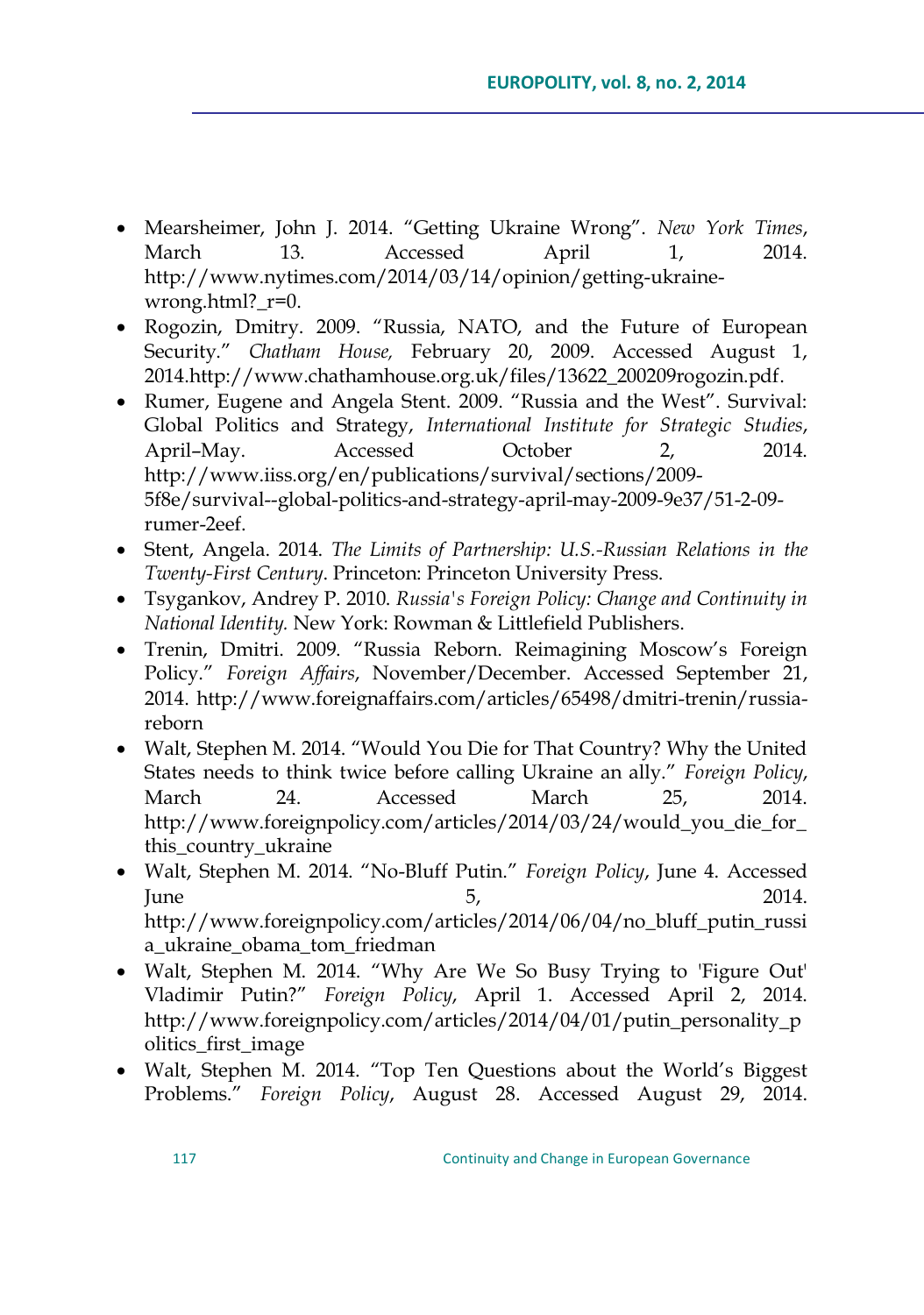[http://www.foreignpolicy.com/articles/2014/08/28/stephen\\_walt\\_top\\_te](http://www.foreignpolicy.com/articles/2014/08/28/stephen_walt_top_ten_questions_about_the_world_putin_ukraine_gaza_iran) [n\\_questions\\_about\\_the\\_world\\_putin\\_ukraine\\_gaza\\_iran.](http://www.foreignpolicy.com/articles/2014/08/28/stephen_walt_top_ten_questions_about_the_world_putin_ukraine_gaza_iran)

- Weitz, Richard. 2012. "The Rise and Fall of Medvedev's European Security Treaty.‖ *Wider Europe*, March. Accessed on August 2, 2014. [http://www.hudson.org/content/researchattachments/attachment/1037/](http://www.hudson.org/content/researchattachments/attachment/1037/1338307624weitz_medvedevsest_may12.pdf) [1338307624weitz\\_medvedevsest\\_may12.pdf.](http://www.hudson.org/content/researchattachments/attachment/1037/1338307624weitz_medvedevsest_may12.pdf)
- Zevelev, Igor. 2009. "NATO's Enlargement and Russian Perceptions of Eurasian Political Frontiers.‖ *George Marshall European Centre for Security Studies*. Accessed September 5, 2014. [http://www.nato.int/acad/fellow/98-00/zevelev.pdf.](http://www.nato.int/acad/fellow/98-00/zevelev.pdf)

## **PUBLIC DOCUMENTS**

- \*\*\* Association Agreement / Deep and Comprehensive Trade Agreement between EU and Ukraine, signed 21 March / 27 June 2014. [http://ec.europa.eu/trade/policy/countries-and](http://ec.europa.eu/trade/policy/countries-and-regions/countries/ukraine/)[regions/countries/ukraine/](http://ec.europa.eu/trade/policy/countries-and-regions/countries/ukraine/)
- \*\*\* Agreement of Friendship, Cooperation, and Mutual Assistance between The Union of Soviet Socialist Republics and The Republic of Finland", signed April 6, 1948. [http://heninen.net/sopimus/1948\\_e.htm](http://heninen.net/sopimus/1948_e.htm)
- \*\*\* BBC News, online edition. 2014 (March 28) "Vladimir Putin: The rebuilding of 'Soviet' Russia". Accessed April 12, 2014. <http://www.bbc.com/news/magazine-26769481>
- \*\*\* BBC News, online edition. 2000 (May 7). "Putin's inauguration speech". Accessed August 26, 2014. [http://news.bbc.co.uk/2/hi/world/monitoring/media\\_reports/739432.st](http://news.bbc.co.uk/2/hi/world/monitoring/media_reports/739432.stm) [m](http://news.bbc.co.uk/2/hi/world/monitoring/media_reports/739432.stm)
- \*\*\* Budapest Memorandums on Security Assurances, 1994. [http://www.cfr.org/arms-control-disarmament-and](http://www.cfr.org/arms-control-disarmament-and-nonproliferation/budapest-memorandums-security-assurances-1994/p32484)[nonproliferation/budapest-memorandums-security-assurances-](http://www.cfr.org/arms-control-disarmament-and-nonproliferation/budapest-memorandums-security-assurances-1994/p32484)[1994/p32484](http://www.cfr.org/arms-control-disarmament-and-nonproliferation/budapest-memorandums-security-assurances-1994/p32484)
- \*\*\* International Monetary Fund. 2014. "Russian Federation–Concluding Statement for the 2014 Article IV Consultation Mission". April 30. Accessed September 29, 2014. <http://www.imf.org/external/np/ms/2014/043014a.htm>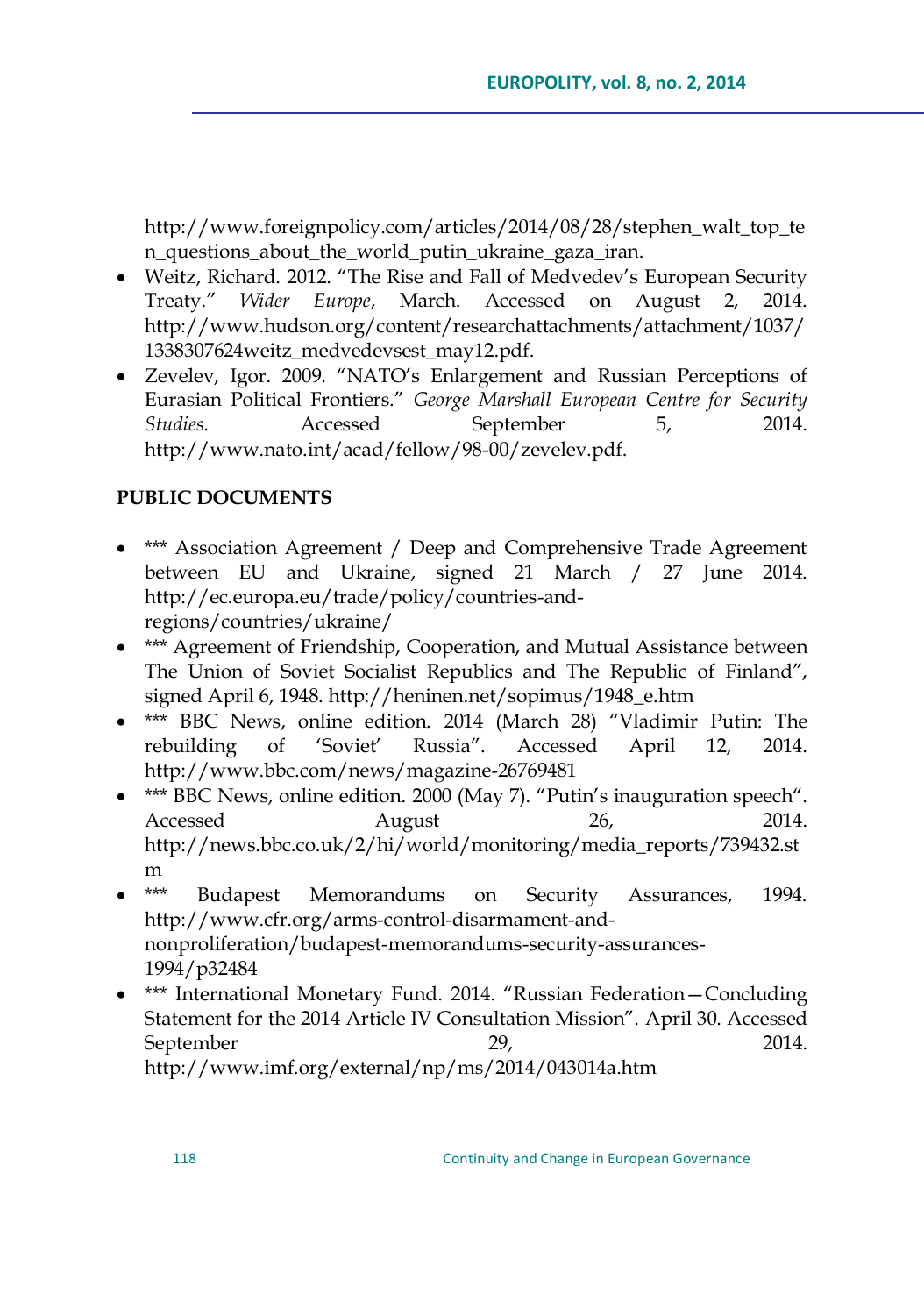\*\*\* International Republican Institute. 2014. "Public Opinion Survey -Residents of Ukraine", conducted March 14-26, 2014. Accessed on August 12, 2014. [http://www.iri.org/sites/default/files/2014%20April%205%20IRI%20Pub](http://www.iri.org/sites/default/files/2014%20April%205%20IRI%20Public%20Opinion%20Survey%20of%20Ukraine,%20March%2014-26,%202014.pdf)

[lic%20Opinion%20Survey%20of%20Ukraine,%20March%2014-](http://www.iri.org/sites/default/files/2014%20April%205%20IRI%20Public%20Opinion%20Survey%20of%20Ukraine,%20March%2014-26,%202014.pdf) [26,%202014.pdf](http://www.iri.org/sites/default/files/2014%20April%205%20IRI%20Public%20Opinion%20Survey%20of%20Ukraine,%20March%2014-26,%202014.pdf)

- \*\*\* International Foundation for Electoral Systems. 2014. "September 2014 Survey in Ukraine". Accessed on October 3, [http://www.ifes.org/~/media/Files/Publications/White%20PaperReport](http://www.ifes.org/~/media/Files/Publications/White%20PaperReport/2014/2014%20Ukraine%20Survey%20Key%20Findings) [/2014/2014%20Ukraine%20Survey%20Key%20Findings](http://www.ifes.org/~/media/Files/Publications/White%20PaperReport/2014/2014%20Ukraine%20Survey%20Key%20Findings)
- \*\*\* Memorandum of September 19 2014 outlining the parameters for the implementation of commitments of the Minsk Protocol of 5 September 2014.<http://www.osce.org/home/123806>
- \*\*\* Ministry of Foreign Affairs of Russia. Foreign Policy Concept of The Russian Federation, approved on February 12, 2013. Accessed September 10, 2014. [http://www.mid.ru/bdomp/ns](http://www.mid.ru/bdomp/ns-osndoc.nsf/1e5f0de28fe77fdcc32575d900298676/869c9d2b87ad8014c32575d9002b1c38!OpenDocument)[osndoc.nsf/1e5f0de28fe77fdcc32575d900298676/869c9d2b87ad8014c32575d](http://www.mid.ru/bdomp/ns-osndoc.nsf/1e5f0de28fe77fdcc32575d900298676/869c9d2b87ad8014c32575d9002b1c38!OpenDocument) [9002b1c38!OpenDocument](http://www.mid.ru/bdomp/ns-osndoc.nsf/1e5f0de28fe77fdcc32575d900298676/869c9d2b87ad8014c32575d9002b1c38!OpenDocument)
- \*\*\* Ministry of Foreign Affairs of Russia. National Security Concept of The Russian Federation, approved on February 10, 2000. Accessed September 11, 2014. [http://www.mid.ru/ns](http://www.mid.ru/ns-osndoc.nsf/1e5f0de28fe77fdcc32575d900298676/36aba64ac09f737fc32575d9002bbf31?OpenDocument)[osndoc.nsf/1e5f0de28fe77fdcc32575d900298676/36aba64ac09f737fc32575d9](http://www.mid.ru/ns-osndoc.nsf/1e5f0de28fe77fdcc32575d900298676/36aba64ac09f737fc32575d9002bbf31?OpenDocument) [002bbf31?OpenDocument](http://www.mid.ru/ns-osndoc.nsf/1e5f0de28fe77fdcc32575d900298676/36aba64ac09f737fc32575d9002bbf31?OpenDocument)
- \*\*\* Pew Research Polls on Ukraine / Russia. 2014 May, July, September. Accessed October 20, 2014. [http://www.pewglobal.org/2014/05/08/despite-concerns-about](http://www.pewglobal.org/2014/05/08/despite-concerns-about-governance-ukrainians-want-to-remain-one-country/)[governance-ukrainians-want-to-remain-one-country/2](http://www.pewglobal.org/2014/05/08/despite-concerns-about-governance-ukrainians-want-to-remain-one-country/)014.
- \*\*\* OSCE. Protocol on the results of consultations of the Trilateral Contact Group, signed in Minsk, 5 September 2014. <http://www.osce.org/home/123257>
- \*\*\* Radio Free Europe, online edition. "Putin Downplays Kazakh Independence, Sparks Angry Reaction". September 3, 2014. Accessed on September7, 2014. [http://www.rferl.org/content/kazakhstan-putin](http://www.rferl.org/content/kazakhstan-putin-history-reaction-nation/26565141.html)[history-reaction-nation/26565141.html.](http://www.rferl.org/content/kazakhstan-putin-history-reaction-nation/26565141.html)
- \*\*\* Russia Today, online edition. "Russia to boost Crimea troop numbers, worries over military build-up at borders". September 16, 2014. Accessed